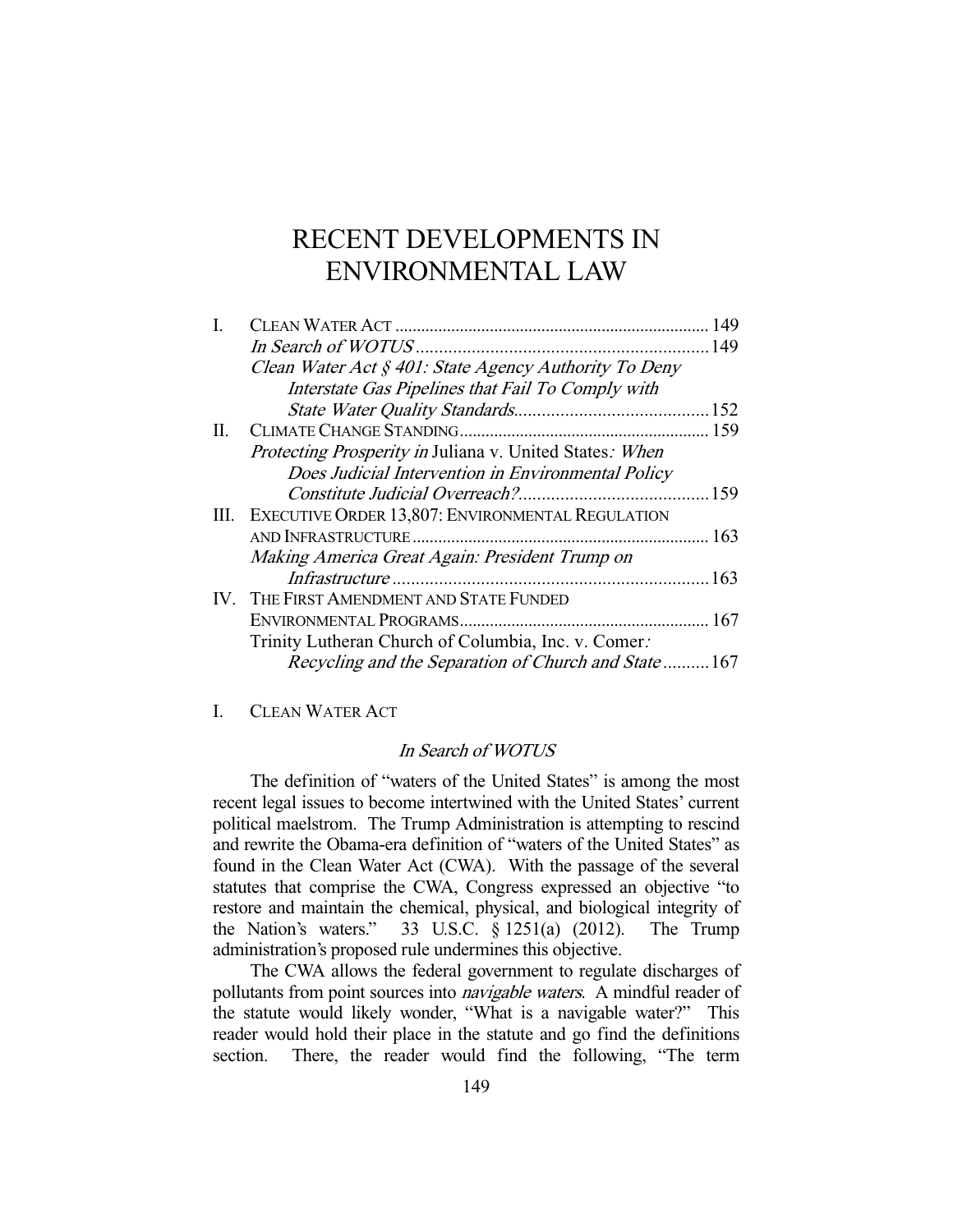'navigable waters' means the waters of the United States, including the territorial seas." 33 U.S.C. § 1362(7). Like many viewers of the movie Inception, this reader is likely left unsatisfied and confused.

 The Obama administration attempted to alleviate the distress caused by this definition with a rule to define "waters of the United States." The regulation known as the *Clean Water Rule* provided a broad and comprehensive definition with some exceptions. The definition included major bodies of water, "[a]ll waters which are currently used, were used in the past, or may be susceptible to use in interstate or foreign commerce, including all waters which are subject to the ebb and flow of the tide," and "[a]ll interstate waters, including interstate wetlands," and "[t]he territorial seas." 33 C.F.R. § 328.3(a)(1) (2016); id. § 328.3(a)(2); id. § 328.3(a)(3). For the sake of brevity, these bodies of water will be referred to as "major bodies of water." The definition also includes bodies of water such as "prairie potholes," "Carolina bays," "pocosins," "western vernal ponds," and "Texas coastal prairies." Id.  $\frac{2}{3}$  328.3(a)(7)(i). These will be referred to as "minor bodies of water." The only restriction on the minor bodies of water is that they must have a significant nexus to one of the major bodies of water identified previously in the definition. Id. For example, a prairie pothole, which is a pothole created from snowmelt, with a significant nexus to a body of water currently used in interstate or foreign commerce would seemingly be covered by this definition.

The Clean Water Rule solved a problem so simple that, in retrospect, it is remarkable that it remained unresolved until the Obama administration. It recognized the precept that connected bodies of water feed into each other. Simply put, this is the nature of hydrological systems. When just the major bodies of water are regulated, pollution will still run rampant throughout the system when it is discharged into connected minor bodies of water.

Several states challenged the *Clean Water Rule* in federal court culminating in In re Environmental Protection Agency. See In re Environmental Protection Agency, 803 F.3d 804 (6th Cir. 2015). The court balanced four factors to rule on the states' motion to stay the rule while the court decided the appeal on the merits:

(1) the likelihood that the party seeking the stay will prevail on the merits of the appeal; (2) the likelihood that the moving party will be irreparably harmed absent a stay; (3) the prospect that others will be harmed if the court grants the stay; and (4) the public interest in granting the stay.

Id. at 806. Ultimately, the court stayed the rule. Id. ("[W]e now grant the stay pending determination of our jurisdiction"). Currently, the rule is on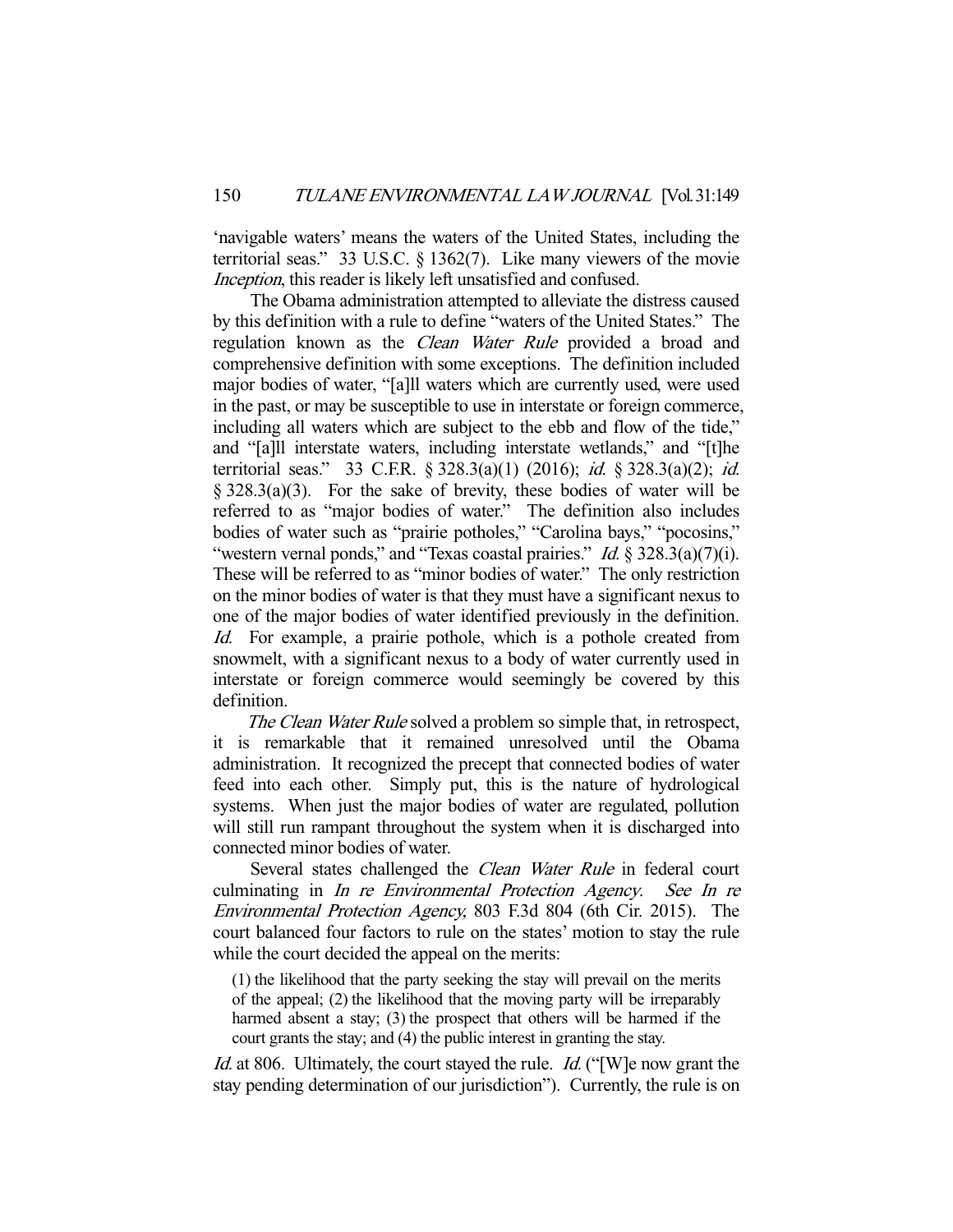the Supreme Court's docket in the form of National Ass'n of Manufacturers v. Department of Defense. Amy Howe, Court Adds 16 New Cases to Its Merits Docket (Expanded), SCOTUSBLOG (Jan. 13, 2017, 4:36 PM), http://www.scotusblog.com/2017/01/court-adds-16-newcases-merits-docket/. The Court granted certiorari to resolve the jurisdictional issue. *Id.* As of today, the rule remains stayed.

 Since the Court granted the stay, Donald Trump was elected President. On February 28, 2017, President Trump signed Executive Order 13778, Restoring the Rule of Law, Federalism, and Economic Growth by Reviewing the "Waters of the United States" Rule. Executive Order 13778, 82 Fed. Reg. 12497 (Feb. 28, 2017). He ordered the EPA to review the Obama-era Clean Water Rule as part of his mission to roll back environmental regulations. *Id.* 

 On June 27, 2017, the EPA offered a proposed rule responsive to Executive Order 13778, Definition of "Waters of the United States"— Recodification of Pre-Existing Rules. The proposed rule is the first step in a two-step process. First, the instant proposed rule aims to reinterpret the definition of "waters of the United States" prior to the Obama-era Clean Water Rule. Definition of "Waters of the United States" Recodification of Pre-Existing Rules, 82 Fed. Reg. 34,899, 34,900 (proposed June 27, 2017). In the second step, the EPA endeavors to create an entirely new rule altogether. Id. at 34,899.

 The proposed rule narrows the scope of the Obama-era definition. It completely dispels of including minor bodies of water with a significant nexus with one of the major bodies of water. See id. at 34,905 (to be codified at 33 C.F.R. pt. 328). Indeed, the proposed rule only includes the first part of the Obama-era definition. Id. This is inadequate. Under the proposed rule, the federal government would no longer have the ability to regulate a pollutant discharge into a prairie pothole that would eventually run into a major body of water covered by the CWA.

 This proposed rule is troubling. The EPA exists to protect the environment and to ensure the safety of and advocate for United States citizens. In fact, the EPA's mission statement is "[o]ur mission is to protect human health and the environment. *About EPA*, EPA.GOV, https://www.epa.gov/aboutepa (last visited Oct. 19, 2017). In practice, this rule circumvents the scheme of the CWA. The Clean Water Rule protected the minor sources of water because of the interconnected nature of tributaries, streams, and larger bodies of water. Pollution into one is pollution into another. If a polluter is barred from discharging pollutants into a stream, it could discharge pollutants into a body of water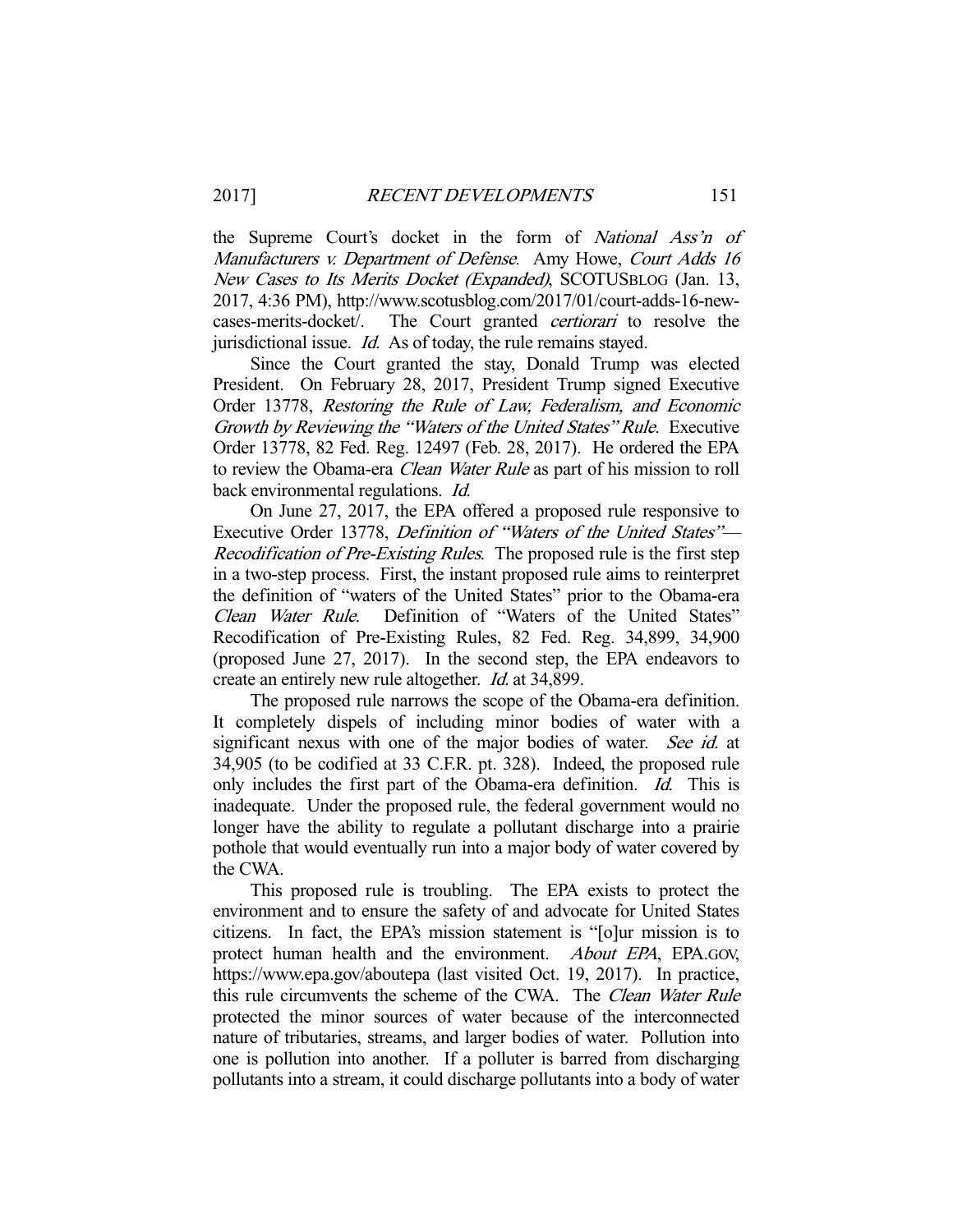connected to the stream and create the same negative environmental effects the CWA strives to alleviate. The EPA is willfully creating a blind spot and is intentionally abdicating its role to protect clean water, undermining its own mission. The EPA is playacting as a security guard looking the other way with a wink and a nod to would-be polluters. "See that water over there? Oh, we won't look over there. We promise."

 This is just the beginning of what will likely be a long process. The Trump administration's rule will likely result in years of litigation. In addition, after this proposed rule an entirely new definition is forthcoming. Concern is warranted; the EPA should actively fight to keep pollution out of water—not bend over backwards to let it flow in.

## Thomas Gosselin

# Clean Water Act § 401: State Agency Authority To Deny Interstate Gas Pipelines that Fail To Comply with State Water Quality Standards

### A. Introduction

 Constitution Pipeline Company (Constitution) petitioned for review of the New York State Department of Environmental Conservation's (NYSDEC) decision to deny its application for certification pursuant to § 401 of the Clean Water Act (CWA). Constitution Pipeline Co. v. New York State Department of Environmental Conservation, 868 F.3d 87, 90-91 (2d Cir. 2017). Constitution argued the decision should be vacated because (1) the decision was preempted by the Federal Energy Regulatory Commission's (FERC) performance of its obligations under the National Environmental Policy Act (NEPA), and (2) the decision was arbitrary and capricious because Constitution had submitted sufficient information demonstrating that its proposed interstate natural gas pipeline would comply with New York State's water quality standards. Id. at 91. NYSDEC invoked § 401 of the CWA to deny Constitution's water quality certification. See id. at 96. NYSDEC concluded that Constitution did not provide the relevant and necessary information regarding the pipeline's cumulative impact on the state's waterbodies. Id. at 96, 98. On August 17, 2017, the Second Circuit Court of Appeals upheld NYSDEC's decision on the merits and denied Constitution's petition. *Id.* at 103.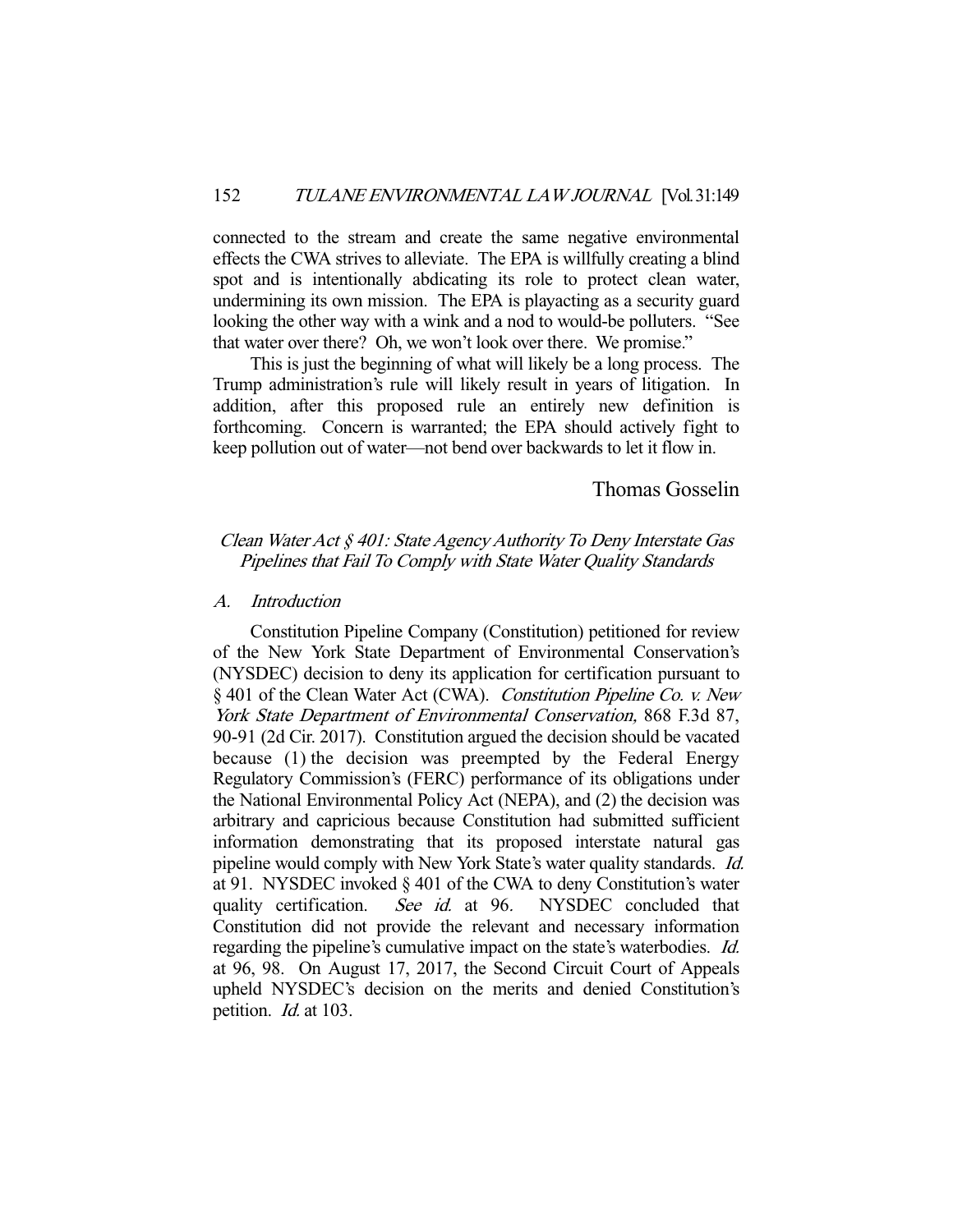#### B. Background

 Before constructing the 121-mile interstate natural gas pipeline (Pipeline) through Pennsylvania and New York, Constitution was required to apply for both federal and state permits. Id. at 91. For the federal permit, Constitution applied for a "certificate of public convenience and necessity" from FERC. Id. FERC announced it would prepare an environmental impact statement (EIS) for the pipeline and required that Constitution submit a "trenchless" feasibility study. Id. There are several methods to install pipelines across water streams; however, the trenchless method is the environmentally preferred method because it does not disturb soil or organisms in stream banks, beds, or in the stream itself. See id. at 92.

 Initially, Constitution limited its trenchless feasibility study to eighty-nine "sensitive or high quality" water streams of the 251 total crossed or affected streams. Id. Next, Constitution reduced the number of streams from eighty-nine to twenty-six by excluding the streams that were less than thirty feet wide, due to the greater workspace requirements of trenchless crossings. Id. Finally, Constitution cut the number of streams to thirteen due to budget restrictions. *Id.* 

 Throughout the FERC certification process, NYSDEC submitted numerous letters stating that it preferred the trenchless crossing method because it minimizes land disturbance and avoids the need to dewater the stream, leaving the stream bed and bank intact and reducing erosion. Id. at 92-93. It requested that Constitution explain why the trenchless method was not feasible for the 238 streams that Constitution removed from its analysis. See id. at 93.

 Nevertheless, FERC issued its final EIS without addressing the major concerns NYSDEC raised and merely parroted Constitution's argument that such methods are not "practical" for stream crossings less than thirty feet wide. Id. As a result, Constitution completed studies for only two New York sites. Id. at 94.

 While the certificate for public convenience and necessity from FERC was pending, Constitution shifted gears to address its obligations to the states. Id. Under § 401 of the CWA, in order to receive a federal permit Constitution had to first apply for a water quality certification (WQC) from NYSDEC, which required it to demonstrate that any discharge from the pipeline complied with the state's water quality standards. Id. at 91, 99. NYSDEC asked Constitution to provide additional information about the stream crossings, including their cumulative impact on water bodies. Id. at 94.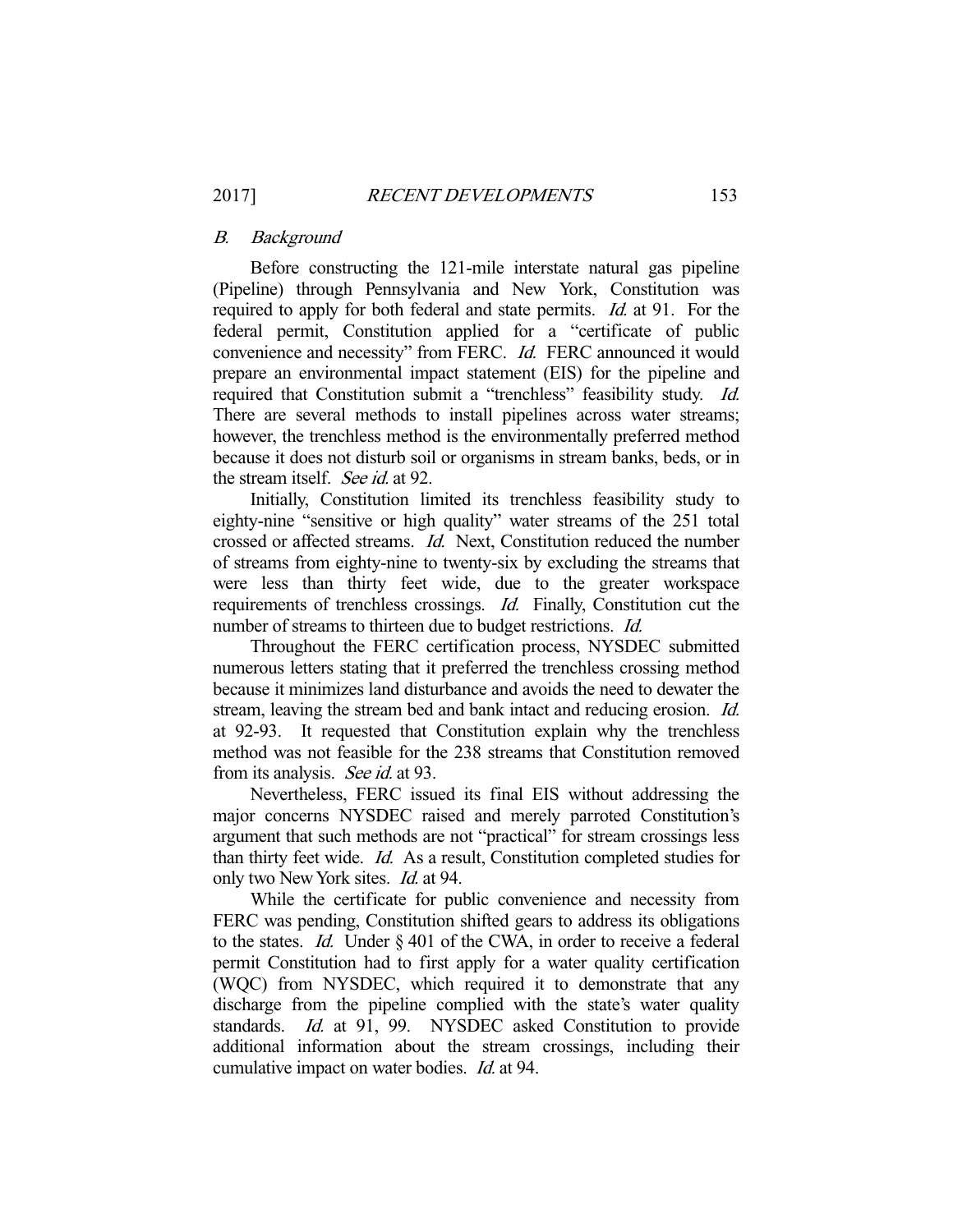Constitution delivered a letter to NYSDEC explaining its decision to use trenchless methods at only two of the eighty-nine crossings for which Constitution originally indicated it would use trenchless methods. Id. at 94-95. The letter indicated that three crossings were found to be infeasible for trenchless crossings due to a high risk of failure, and six were changed to trenched crossings because of concerns by state and local authorities regarding crossing specific roadways and infrastructure. Id. at 94.

 NYSDEC requested documents that Constitution relied upon in deciding to use the trenched method at two locations and restated its request for site-by-site information regarding stream crossings. Id. at 94- 95. Constitution provided NYSDEC with virtually the same documents it had provided FERC, which still failed to furnish the information for site-by-site stream crossings that NYSDEC had requested on at least three prior occasions. See id. at 95.

 Constitution hoped to explain away its decision not to consider trenchless feasibility at streams less than thirty feet wide by citing recognized industry standards. *Id.* Invoking its authority to condition certification under § 401 of the CWA, NYSDEC elected to allow Constitution to use the trenched method at four crossings, provided that Constitution agreed to supply NYSDEC with site-by-site information on nineteen other crossings. Id. Further, NYSDEC required Constitution to submit a trenchless crossing plan for each trenchless crossing containing detailed engineering plans including blasting plans and safety protocols for each location. Id. Constitution failed to do so. Id. at 96.

Ultimately, NYSDEC denied Constitution the WQC. Id. Under § 401 of the CWA, NYSDEC had a duty to determine whether the pipeline would comply with New York's water quality standards. Id. Here, Constitution failed to provide NYSDEC with the information it needed to make that determination. *Id.* Notably, NYSDEC pointed to Constitution's failure to address the agency's numerous requests to provide detailed site-by-site information analyzing trenchless crossings for all streams, including those less than thirty feet wide. Id. at 96-97. Additionally, NYSDEC noted Constitution's failure to provide information regarding the feasibility of the Alternative M route along an interstate highway, site-specific blasting plans, and detailed safety protocols for in-water blasting, protection of aquatic resources and habitats, pipe burial depth, and wetland crossings. *Id.* at 96.

 NYSDEC concluded that the pipeline would disturb a total of 250 streams—eighty-seven of which support trout habitat and spawning and that construction would cause cumulative disturbance of a total of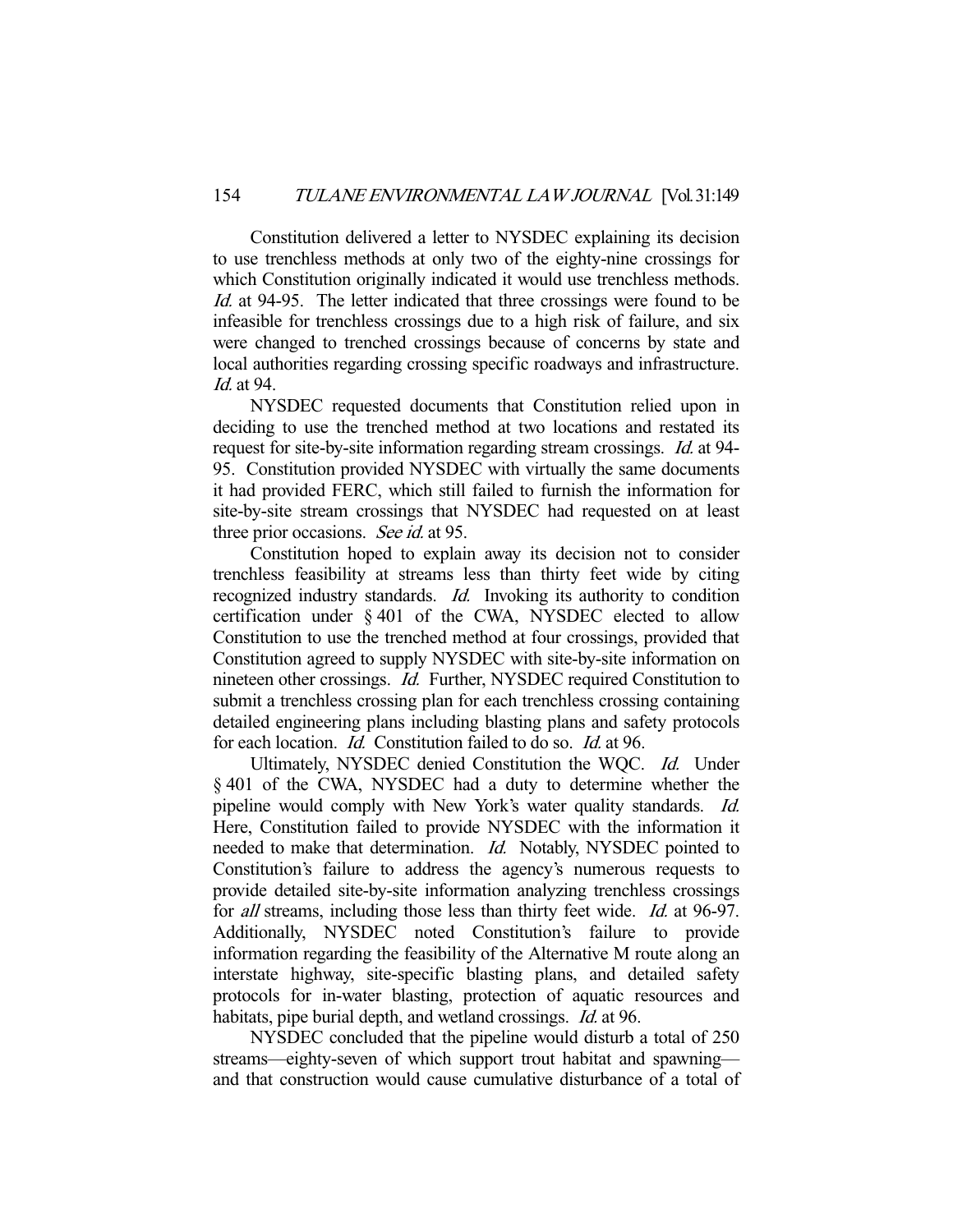3161 linear feet of streams, resulting in a combined total of 5.09 acres of temporary stream disturbance impacts. *Id.* at 96. For these reasons, NYSDEC was hard-pressed to conclude that Constitution demonstrated compliance with New York's water quality standards for turbidity and preservation of best usages of affected waterbodies and therefore did not possess the information necessary to grant the WQC to Constitution. Id. at 98. Constitution subsequently petitioned for review with the United States Court of Appeals for the Second Circuit. Id.

## C. Court's Decision

 In its petition, Constitution argued that NYSDEC's decision was both *ultra vires* and arbitrary and capricious. Id. The Second Circuit disagreed, finding (1) that NYSDEC acted lawfully under § 401 to deny the interstate natural gas pipeline, and (2) that Constitution failed to provide sufficient relevant information demonstrating the pipeline's compliance with the state's water quality standards. *Id.* at 101, 103. Accordingly, the court denied Constitution's petition and refused to order NYSDEC to grant Constitution the requested § 401 WOC. *Id.* at 103.

 The court divided Constitution's legal contentions into three discrete arguments. First, Constitution argued that, as a matter of law, NYSDEC's "jurisdiction to review"—in effect, vetoing FERC's certification by denying the § 401 WQC—was ultra vires and preempted by FERC's performance of its obligations under NEPA. *Id.* at 100. Second, Constitution contended that NYSDEC exceeded its statutory authority when it demanded information regarding possible alternative routes, blasting plans, and burial depth for the planned pipeline. Id. at 101. Third, Constitution asserted that NYSDEC's decision was arbitrary and capricious because Constitution had, in fact, provided sufficient information by indicating that the threshold, thirty feet wide or larger, for consideration of trenchless crossings is an "industry recognized standard." Id. at 102.

The crux of the court's reasoning in refuting Constitution's ultra vires argument hinged upon an analysis of FERC's obligations under NEPA, the extent of the Natural Gas Act's (NGA) limitations on states' rights, and a state's authority to deny WQCs for federally permitted interstate activities under § 401 of the CWA. First, the court noted that NEPA does not affect FERC's statutory obligations to act or refrain from acting contingent upon obtaining state agency certification. Id. at 100. Second, the court looked to the Natural Gas Act (NGA) and found that it does not prevent states from exercising specifically enumerated rights under the CWA. Id. Finally, the court turned to the CWA and noted that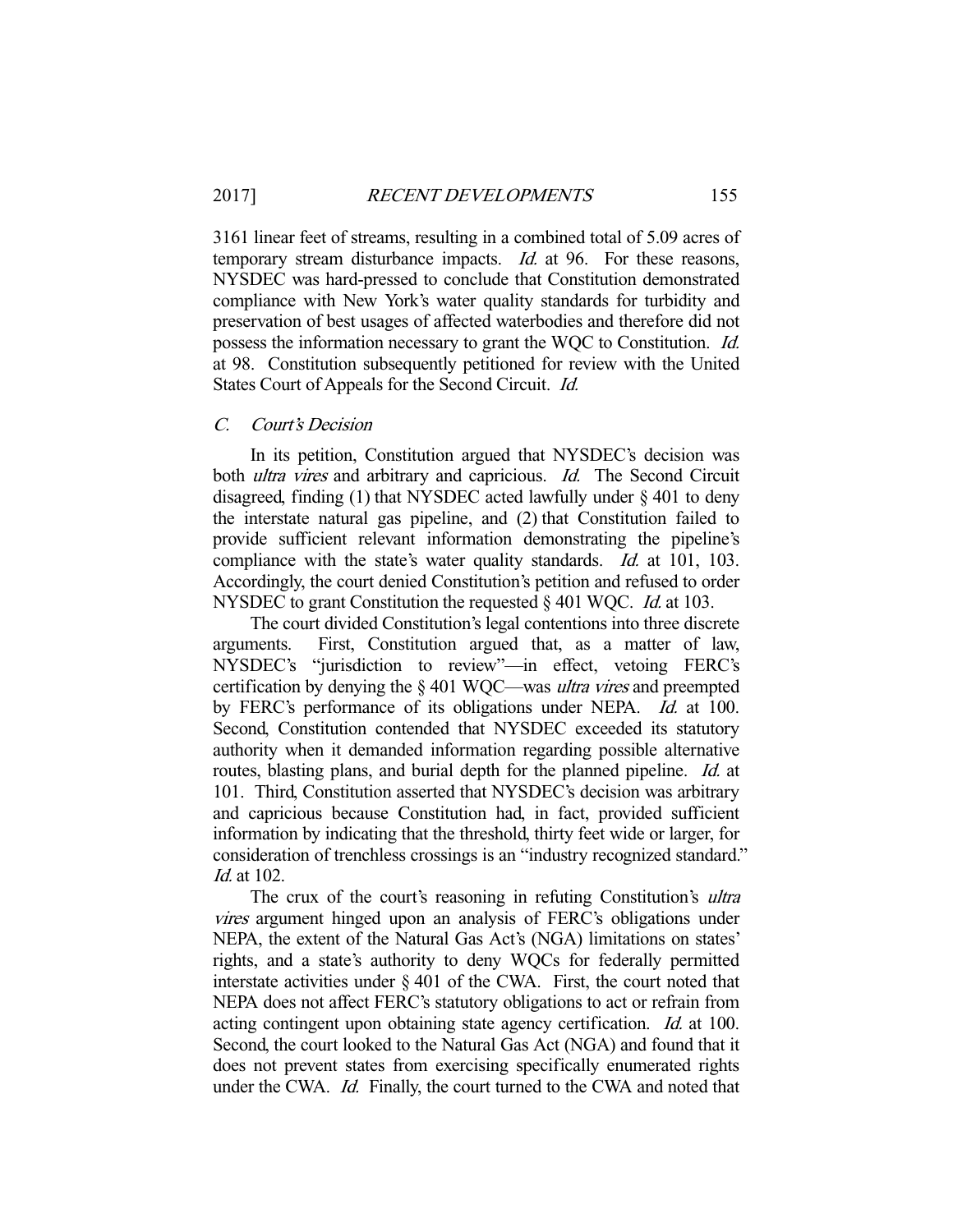it explicitly allows a state to condition the grant of a WQC upon a demonstration of compliance with the state's water quality standards. *Id.* at 100-01.

 The court indicated that, although NEPA requires federal agency review of any possible environmental effect of a proposed interstate project, nothing within NEPA affects the specific statutory obligations of a federal agency to act, or refrain from acting, contingent upon the certification of any State agency. *Id.* at 100. Even though the NGA generally preempts state laws, it nonetheless does not affect the rights granted to states under the CWA. Id. Thus, NEPA does not affect FERC's obligation to grant a permit such as the one requested by Constitution contingent upon a state's § 401 WQC. Id. at 100-01. Notably, § 511 of the CWA carves out a specific right for states to determine the issues of a planned project's effect on water quality. *Id.* Section 401 requires entities to obtain from each state a certification that any potential discharge from interstate pipelines complies with the affected state's EPA-approved water quality standards. Id.

The court found that NYSDEC's denial of Constitution's § 401 WQC application, based on Constitution's failure to provide sufficient information to demonstrate compliance with the state's EPA-approved water quality standards, was squarely within the law. Id. at 101. NYSDEC indicated that Constitution failed to demonstrate compliance with the best usages of the state's waterbodies, as well as the state's narrative water quality standards. Id.

Furthermore, the court found that NYSDEC was entitled to conduct its own review of the pipeline's likely effects on New York's waterbodies and whether the pipeline would comply with the state's water quality standards. Even if the result of that analysis required NYSDEC to effectively veto the pipeline, the fact that Constitution had already secured approval from FERC was insignificant. See id. at 101. In coming to this conclusion, the court recognized that Congress intended that states invoking § 401 "would retain the power to block, for environmental reasons, local water projects that might otherwise win federal approval." Id.

 The court punted an important question regarding whether NYSDEC exceeded its statutory authority by demanding information on possible alternative routes, blasting plans, and burial depths for the planned pipeline, which could have avoided or minimized impacts to an extensive number of water resources within the state. *Id.* Although Constitution contended that these requests exceeded NYSDEC's statutory authority, the Second Circuit deflected, finding that it "need not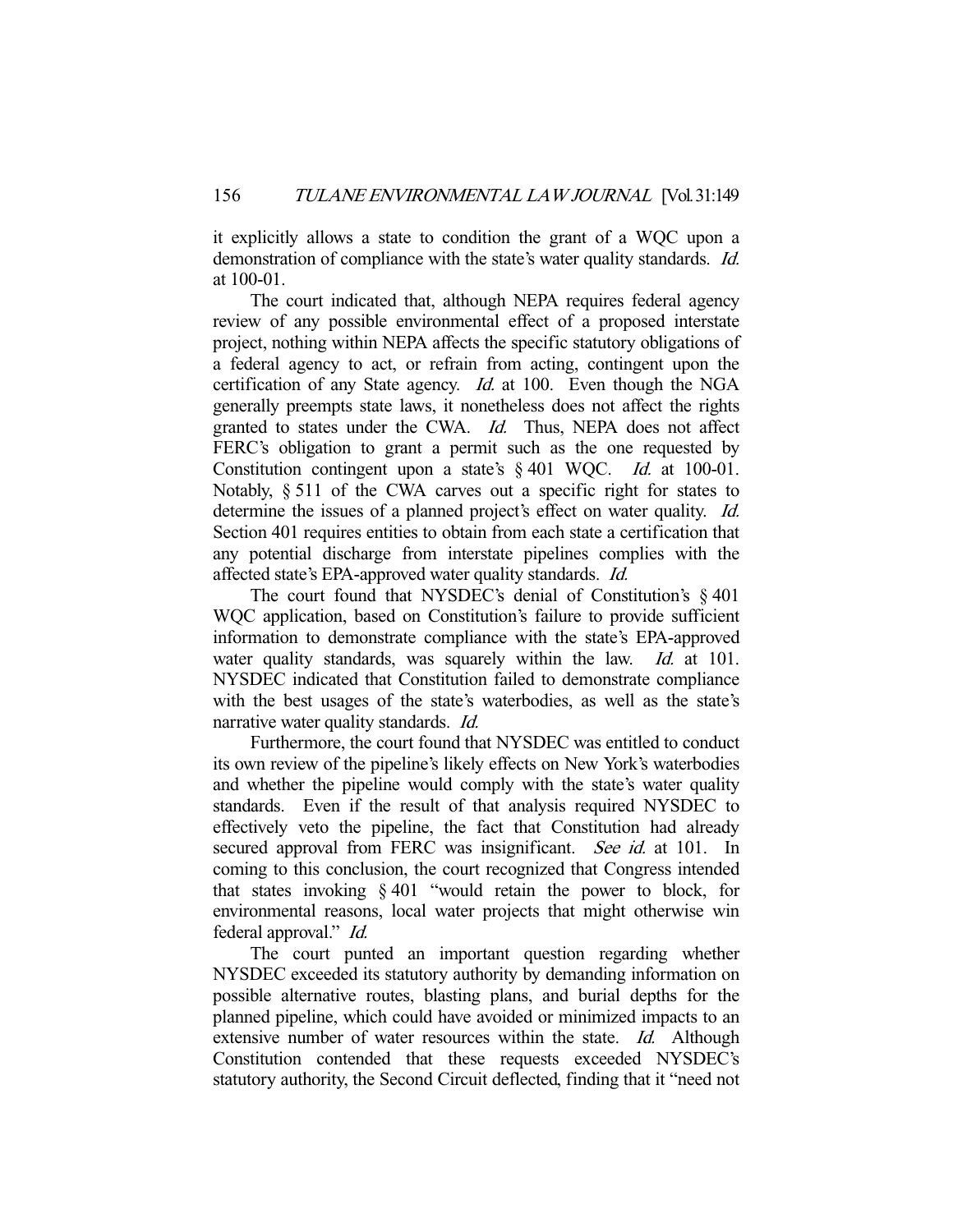address all of these contentions" by merely indicating that "a state's consideration of a possible alternative route that would result in less substantial impact on its waterbodies is *plainly* within the state's authority." Id. (emphasis added).

After finding that NYSDEC was acting within its lawful authority in requesting, at the very least, information regarding alternative routes, the court held that the denial was not arbitrary and capricious. *Id.* at 103. It noted that Constitution failed to provide relevant information regarding this alternative, as well as information regarding site-by-site feasibility of the trenchless method at most of the 251 stream crossings. Id. at 102-03.

 A decision is not arbitrary and capricious if sufficient evidence in the record provides rational support for the agency's decision. *Id.* at 102. Typically, an agency's decision hinges on whether the applicant's submission of the *relevant* information allows the agency to evaluate the environmental impacts of a proposed pipeline on the state's waterbodies in light of that state's water quality standards. See id. Here, however, Constitution failed—despite numerous requests—to provide NYSDEC the sought after information that would allow for an informed evaluation of the pipeline's compliance with the state's water quality standards. Id. Specifically, Constitution refused to provide information on construction methods and site-specific project plans for each stream crossing; alternative routes; pipeline burial depths below streambeds; blasting procedures and safety measures; its plan to avoid, minimize, or mitigate discharges into navigable waters; and the cumulative impacts to those waterbodies. *Id.* Thus, the data Constitution provided, which addressed only two waterbodies, was insufficient. Id. at 103.

 The court rejected Constitution's contention that it provided NYSDEC with "sufficient" information and that the use of trenchless crossing methods at streams less than thirty feet wide is "an industry recognized standard." *Id.* at 102. The court discarded this argument, stating that "[i]ndustry preferences do circumscribe environmental relevance." *Id.* at 103.

#### D. Analysis

 With the extraction of shale natural gas in the Northeast on the rise, and a federal government that seemingly turns a blind eye to climate change, we find ourselves relying on individual states to eliminate or mitigate the environmental impact of activities such as pipeline construction, extraction, and transportation of natural gas and the effects these activities have upon our drinking water, aquatic habitats, and fishing activities. Accordingly, states have begun to play a greater role in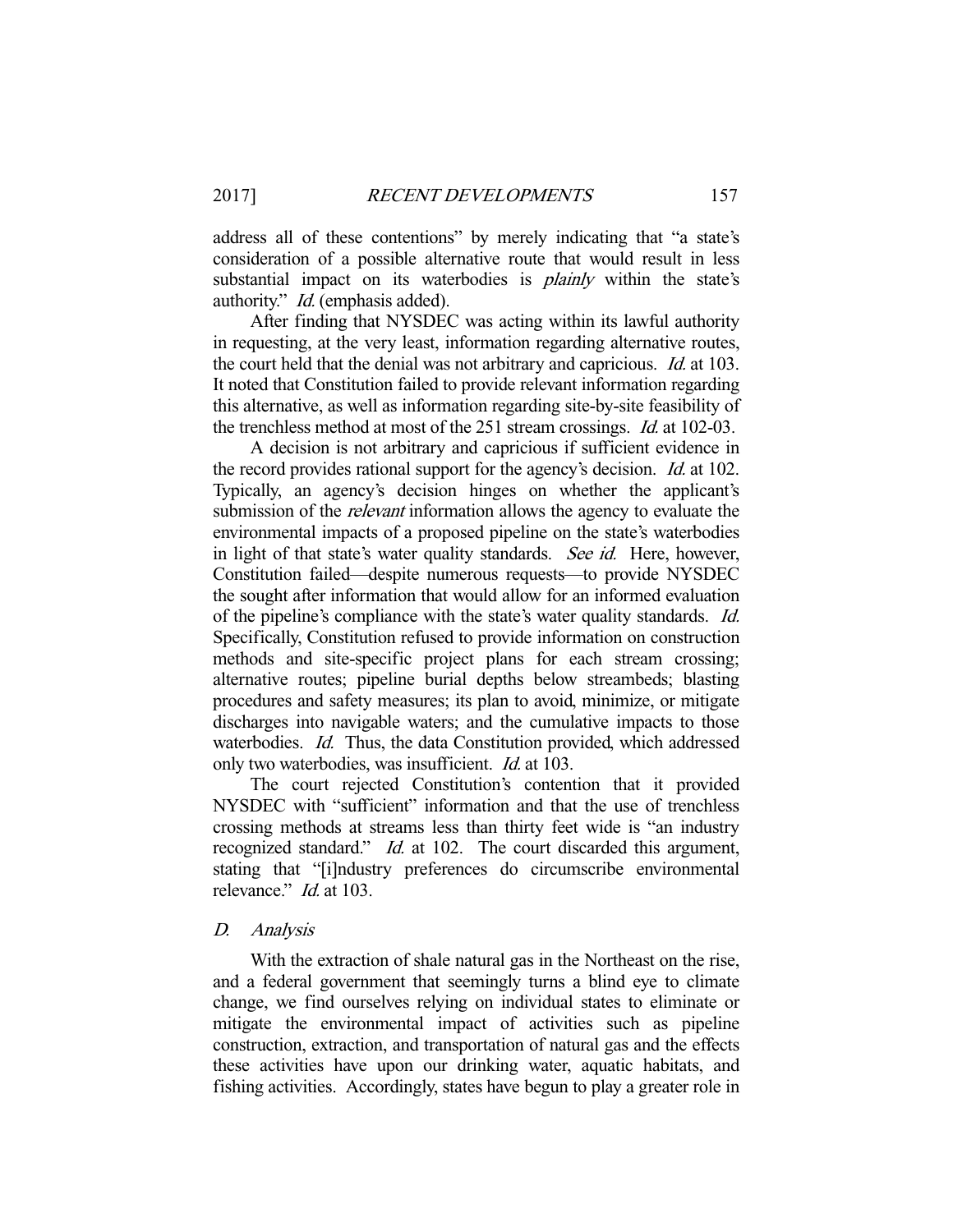assessing, granting, or denying WQC permits to natural gas projects and have taken advantage of their authority to unilaterally veto federally permitted interstate projects. Constitution's proposed natural gas pipeline was not the only pipeline prevented from imposing possibly devastating consequences upon New York's waterbodies. NYSDEC denied another interstate gas pipeline just last year, once again asserting its statutory authority under § 401 of the CWA. N.Y. State Dep't of Envtl. Conservation, NYSDEC Permit No. 9-9909-00123 (Notice of Denial Apr. 7, 2017), http://www.dec.ny.gov/docs/permits ej operations pdf/ northaccesspipe42017.pdf.

 Moving forward, however, it is unclear just how far these state agencies may go to request environmentally relevant information to determine whether a natural gas pipeline complies with the state's water quality standards. In the instant case, the court decided not to address Constitution's claim that NYSDEC exceeded its statutory authority by requesting the barrage of information it sought. The court sidestepped addressing the issue of whether any of this information was irrelevant to the decision to approve or deny the WQC application. Instead, it merely noted that NYSDEC's demand for information regarding an alternative route that could have mitigated the pipeline's impacts upon the state's water bodies was clearly relevant. Therefore, it held that NYSDEC acted lawfully by denying the application when Constitution failed to provide information to which the agency was entitled. The court saw no need to address whether NYSDEC was entitled to the additional information that it requested and that Constitution failed to provide because Constitution's failure to provide information regarding the alternative route was sufficient to deny Constitution's claim that NYSDEC acted outside of its authority in requesting this information.

 Thus, the exact breadth of information that states may request in order to determine whether a proposed project would violate its water quality standards is unclear. A pressing question, therefore, remains: does this ruling suggest that state agencies are allowed to request a broad range of information from an applicant, as long as the requested information can be shown to bear upon the agency's determination as to whether the proposed project complies with the state's water quality standards? The impact of this decision looms large in environmental law, and this is only the beginning.

Shaun Abreu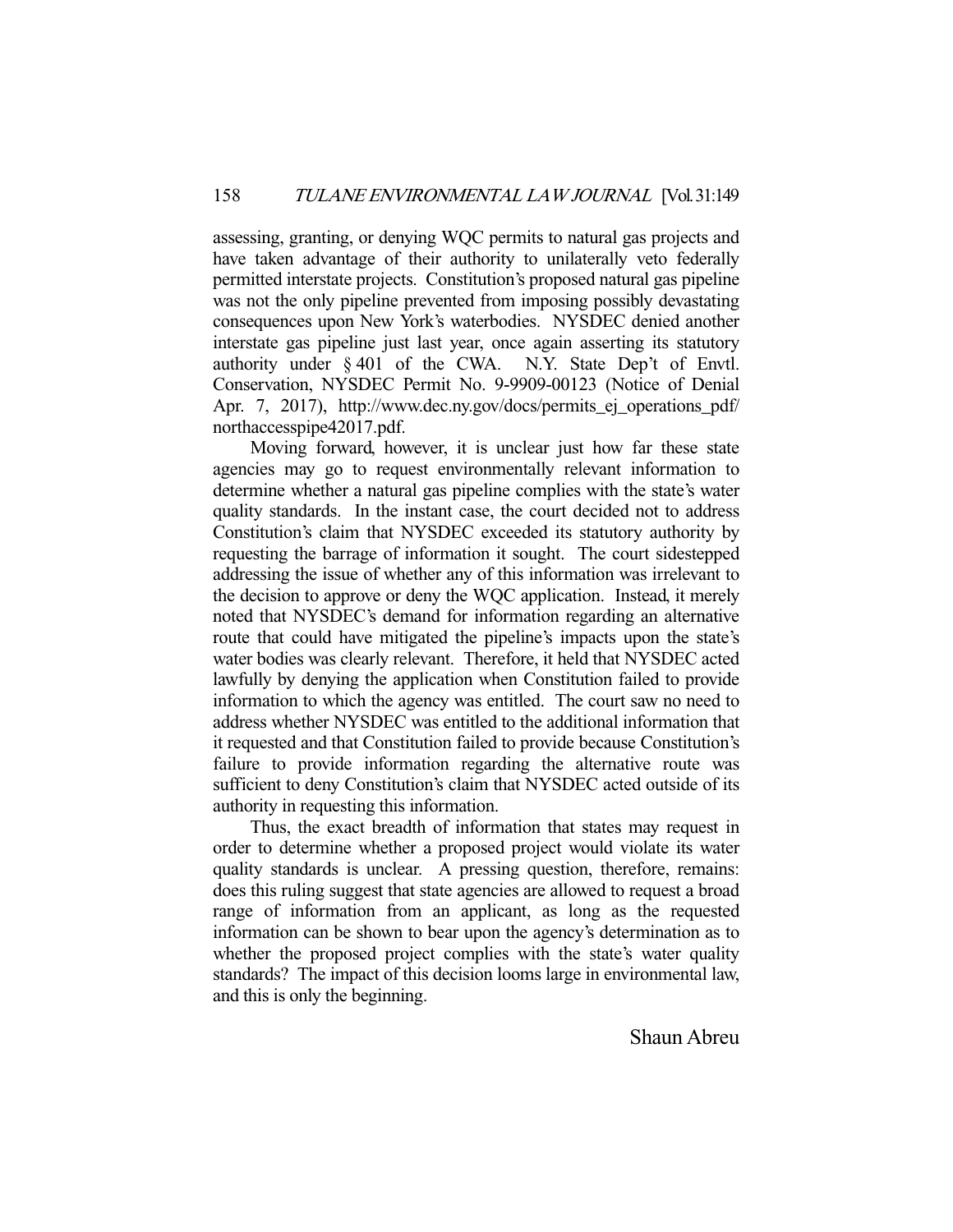#### II. CLIMATE CHANGE STANDING

Protecting Prosperity in Juliana v. United States: When Does Judicial Intervention in Environmental Policy Constitute Judicial Overreach?

 In 2015, a group of young activists concerned about the environment sued the United States government for environmental violations in Juliana v. United States. Complaint at \*46, Juliana v. United States (No. 6:15-cv-01517-TC), 2015 WL 4747094 (D. Or. Aug. 12, 2015).

 Since filing the initial complaint, the plaintiffs have steadfastly defended their right to sue while defeating a number of procedural roadblocks including motions to dismiss and interlocutory appeals. See Major Court Orders and Filings, Landmark U.S. Federal Climate Lawsuit, OUR CHILD. TR., https://www.ourchildrenstrust.org/court-orders-andpleadings/ (last visited Sept. 23, 2017). In June 2017, plaintiffs experienced another victory when the Eugene Division of the United States District Court for the District of Oregon denied defendants' motions to certify the district court's order and opinion for interlocutory appeal and to stay any proceedings pending certification. Juliana v. United States, No. 6:15-CV-01517-TC, 2017 WL 2483705, at \*1 (D. Or. June 8, 2017). These requests, if granted, would have permitted the defendants to challenge the district court's earlier denial of the defendants' motion to dismiss. See id.

## A. Background

 On August 12, 2015, a group of plaintiffs filed a complaint in the Eugene Division of the United States District Court for the District of Oregon for declaratory and injunctive relief against the United States government. Complaint at \*46, Juliana v. United States (No. 6:15-cv-01517-TC), 2015 WL 4747094 (D. Or. Aug. 12, 2015).

 At the time of filing, plaintiffs to this action included twenty-one individual youth between the ages of eight and nineteen years old, Earth Guardians, an association of young environmental activists, and Dr. James Hansen, acting as guardian on behalf of future generations of American youth. Complaint at \*4-17, Juliana v. United States (No. 6:15cv-01517-TC), 2015 WL 4747094 (D. Or. Aug. 12, 2015). Defendants to this action included the United States government, President Barack Obama, and various executive agencies and directors of agencies within the federal government. *Id.* at \*17-24.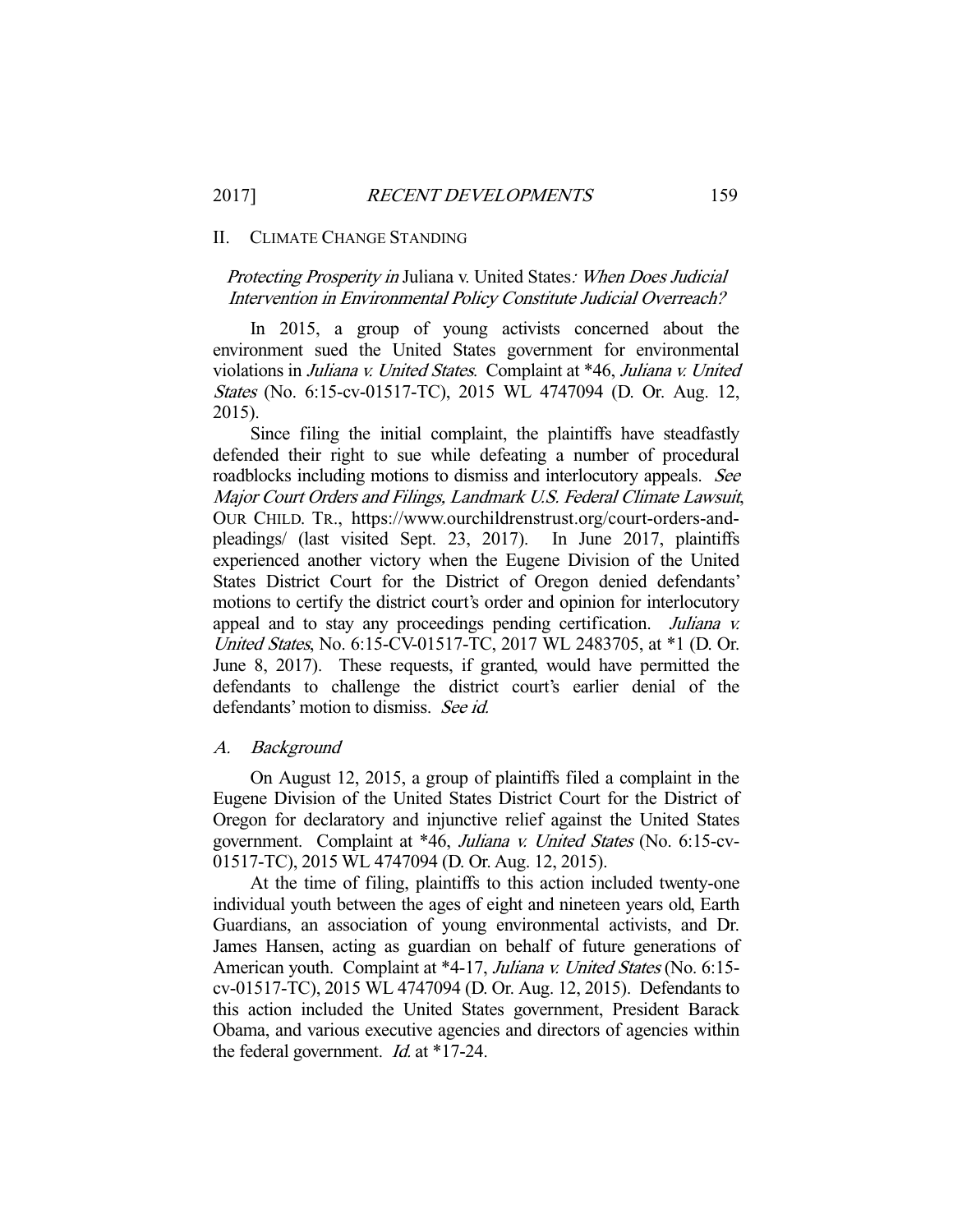The complaint alleged that the federal government has been aware of the hazardous impact of fossil fuels on the environment and the risk posed to plaintiffs for fifty years, yet it engaged in policies and procedures that permitted and even encouraged the exploitation of fossil fuels. Id. at \*41-42. Plaintiffs further alleged that, as beneficiaries of the federal public trust, they were harmed by the defendants' failure to regulate carbon pollution and mitigate climate change. *Id.* at \*45; *Juliana* v. United States, No. 6:15-CV-1517-TC, 2016 WL 183903, at \*1 (D. Or. Jan. 14, 2016). According to plaintiffs, defendants' actions violated the equal protection principles of the Fifth and Fourteenth Amendments, because the youth and future generations represented by plaintiffs are "suspect classes in need of extraordinary protection" who lack political power to challenge the actions of the defendants and who will be disproportionately affected by the harm caused by the defendants. Complaint at \*43-44, Juliana v. United States (No. 6:15-cv-01517-TC), 2015 WL 4747094 (D. Or. Aug. 12, 2015).

 On January 14, 2016, Magistrate Judge Coffin granted a request to intervene to the National Association of Manufacturers, the American Fuel and Petrochemical Manufacturers, and the American Petroleum Institute. Juliana v. United States, No. 6:15-CV-1517-TC, 2016 WL 183903, at \*5 (D. Or. Jan. 14, 2016). Additionally, on February 9, 2017, Donald Trump and members of his administration were added as defendants. Benjamin Hulac, Trump Named as Defendant in Landmark Climate Suit, SCI. AM. (Feb. 10, 2017), https://www.scientificamerican. com/article/trump-named-as-a-defendant-in-landmark-climate-lawsuit/.

 The federal government and the intervenor defendants from the oil and gas industry filed motions to dismiss for lack of subject matter jurisdiction and failure to state a claim; however, Magistrate Judge Coffin recommended that the court deny those motions and referred the matter to District Court Judge Aiken for review. Juliana v. United States, 217 F. Supp. 3d at 1233 (D. Or. 2016).

 On November 10, 2016, Judge Aiken issued an order and opinion adopting Judge Coffin's recommendation to deny the federal defendants' and intervenor defendants' motions. Id. at \*1263. In her opinion, Judge Aiken acknowledged that "[t]his is no ordinary lawsuit." *Id.* at \*1234. It is not every day that a group of youth sue the United States government; however, in this instance, it is not the parties that distinguish this case, but rather the legal questions presented, including "whether plaintiffs may challenge defendants' climate change policy in court, and whether [the] Court can direct defendants to change their policy without running afoul of the separation of powers doctrine." Id.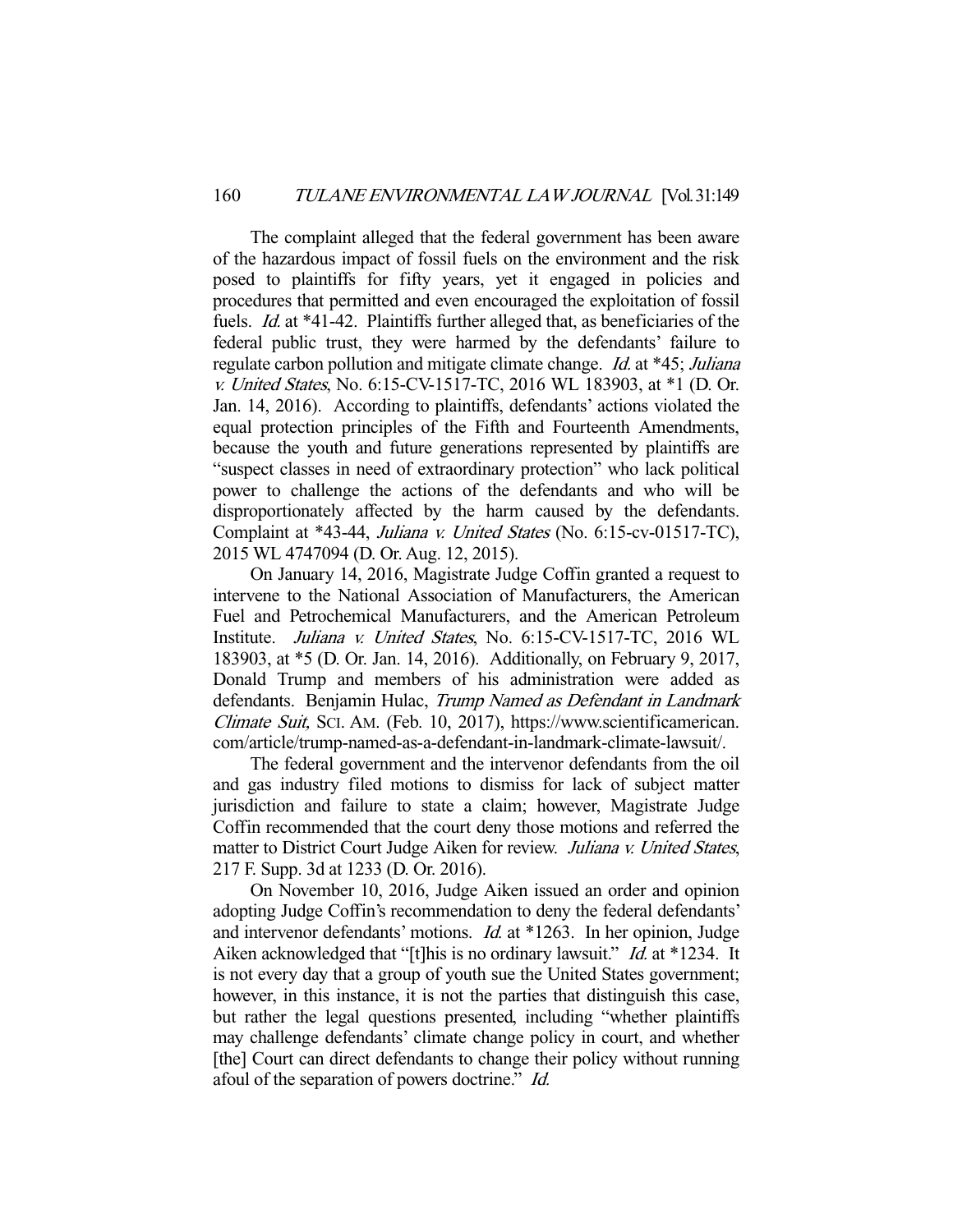In March 2017, the federal defendants and the intervenor defendants filed motions requesting that the District Court certify the November 10, 2016, order and opinion for immediate appeal pursuant to 28 U.S.C. § 1292(b) and the motions to stay the proceedings until after the determination of the motions to certify. Defendants' Memorandum in Support at \*15, Juliana v. United States (No. 6:15cv-01517-TC), 2017 WL 1100598 (D. Or. Mar. 7, 2017); Intervenor-Defendants' Memorandum in Support at \*1, Juliana v. United States (No. 6:15-cv-01517-TC), 2017 WL 1100539 (D. Or. Mar. 10, 2017); Juliana v. United States, No. 6:15-CV-01517-TC, 2017 WL 2483705 (D. Or. June 8, 2017). 28 U.S.C. § 1292(b) provides that a Court of Appeals may permit an appeal of an otherwise unappealable order upon a finding by the district judge that the "order involves a controlling question of law as to which there is substantial ground for difference of opinion" and an "immediate appeal ... [would] ... materially advance the ultimate termination of the litigation."  $28$  U.S.C.  $\S$  1292(b) (2012).

### B. The Court's Decision

 On June 8, 2017, Judge Aiken denied the federal defendants' and intervenor defendants' motions to certify the November 10, 2016, order and opinion for interlocutory appeal, as well as their motion to stay pending consideration of the motions to certify. Juliana v. United States, No. 6:15-CV-01517-TC, 2017 WL 2483705, at \*1 (D. Or. June 8, 2017).

 Judge Aiken began her analysis by responding to the defendants' notice for pending motions, in which the defendants requested expedited review of the pending motions and stated that if the motions were not resolved by June 9, 2017, the defendants would seek relief from the United States Court of Appeals for the District of Oregon. Id. Judge Aiken acknowledged that she granted the defendants expedited consideration; however, she also addressed the "[d]efendants' threat to run directly to the Ninth Circuit if this Court does not abide by a unilaterally imposed 'deadline.'"  $Id$ . at  $*2$ . Judge Aiken informed the defendants that the district court had sole discretion as to whether to grant expedited consideration, and that the defendants cited insufficient reasons to support their request. *Id.* She noted the irony of the defendants' belief that they were entitled to a grant of expedited consideration on a motion the defendants submitted only three months before the hearing and after the defendants waited "four months to file the request for interlocutory certification in the first place." Id.

 Judge Aiken next addressed the certification issue. Id. She acknowledged that the "standard to apply to a district judge's review of a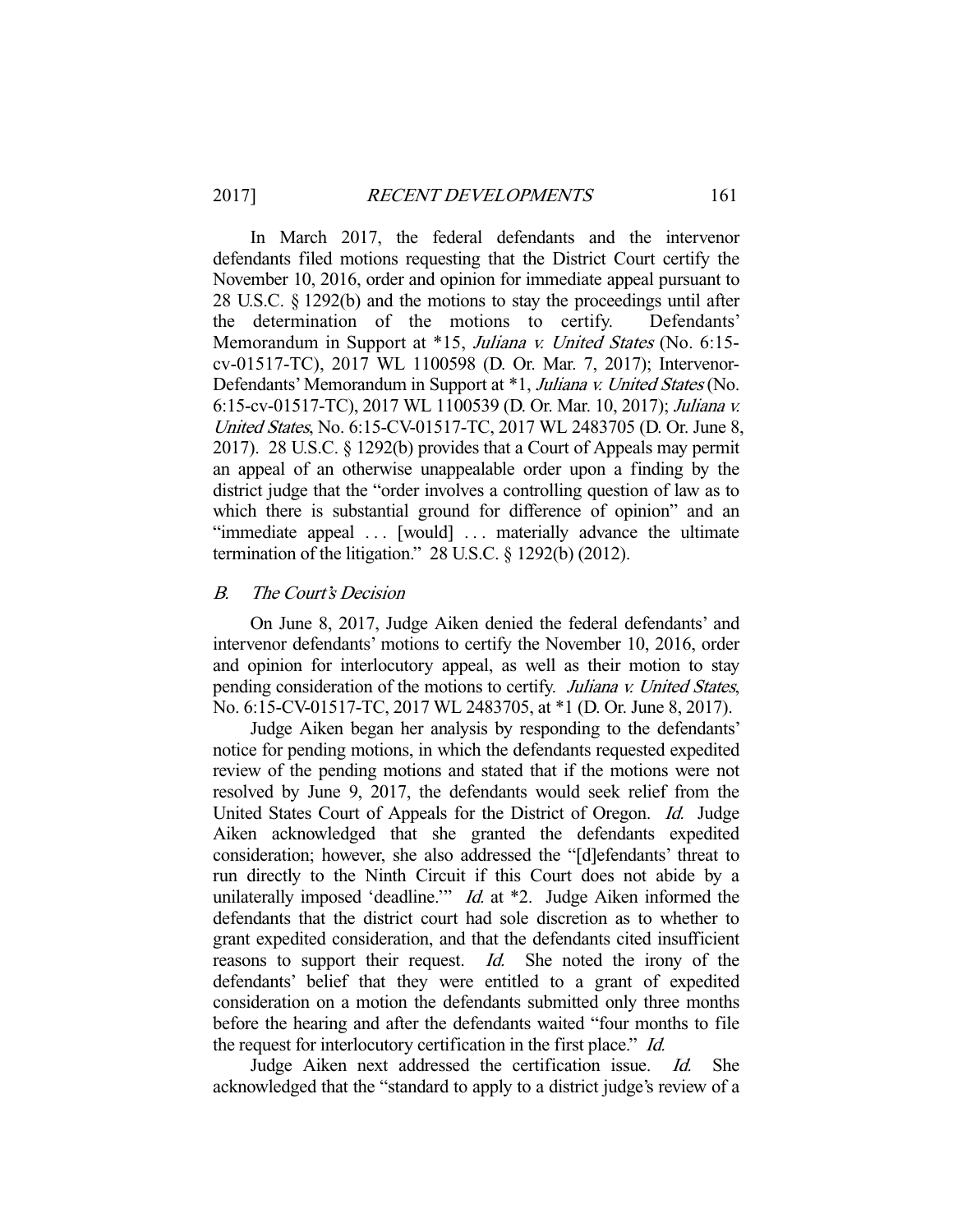magistrate judge's recommendation regarding a 1292(b) certification presents a difficult and novel question of statutory interpretation." Id. Nonetheless, she stated that there was no need to decide whether the court should apply the de novo standard or the clear error standard because under either standard she would agree with Judge Coffin's determination that certification for interlocutory appeal was inappropriate in the instant case. Id. Judge Aiken then denied the defendants' motions to certify the November 10, 2016, order and opinion for interlocutory appeal and denied the motion to stay as moot because the motion to certify was no longer pending. Id.

# C. Additional Developments

 Since the June 8, 2017, decision denying the defendants' motions to certify the November 10, 2016, order and opinion, a number of significant developments have occurred in Juliana v. United States. On June 9, 2017, the federal government requested a writ of mandamus and a stay of the proceedings while the mandamus petition was pending. Juliana v. United States, No. 6:15-cv-01517-TC-AA (D. Or.). Then, on June 28, 2017, the district court granted all three intervenors permission to withdraw from the lawsuit. Juliana v. United States, No. 6:15-cv-1517-TC, 2017, at \*5 (D. Or. June 28, 2017). On July 28, the U.S. Court of Appeals for the Ninth Circuit granted the petitioner's request for a stay, pending resolution of the petition for the writ of mandamus. In re United States v. U.S. District Court (Eugene), No. 17-71692 (D. Or. July 28, 2017). The parties are still awaiting the court's decision on the petition for the writ of mandamus, and no court date has been set at the time of this writing.

# D. Conclusion

To date, the youth activists in *Juliana v. United States* have overcome many procedural hurdles in order to maintain their suit against the United States government. Although they have been consistent and, thus far, successful in their demand for a trial, it is still not clear if they will actually receive one. Their ability to gain a trial and any ensuing outcome will have massive implications in the field of environmental law and may drastically alter the way in which plaintiffs seek relief for environmental causes from the United States government through the public trust doctrine. If this case goes to trial, these young activist plaintiffs will set legal precedent by establishing whether the judicial system is an appropriate avenue for challenging federal climate change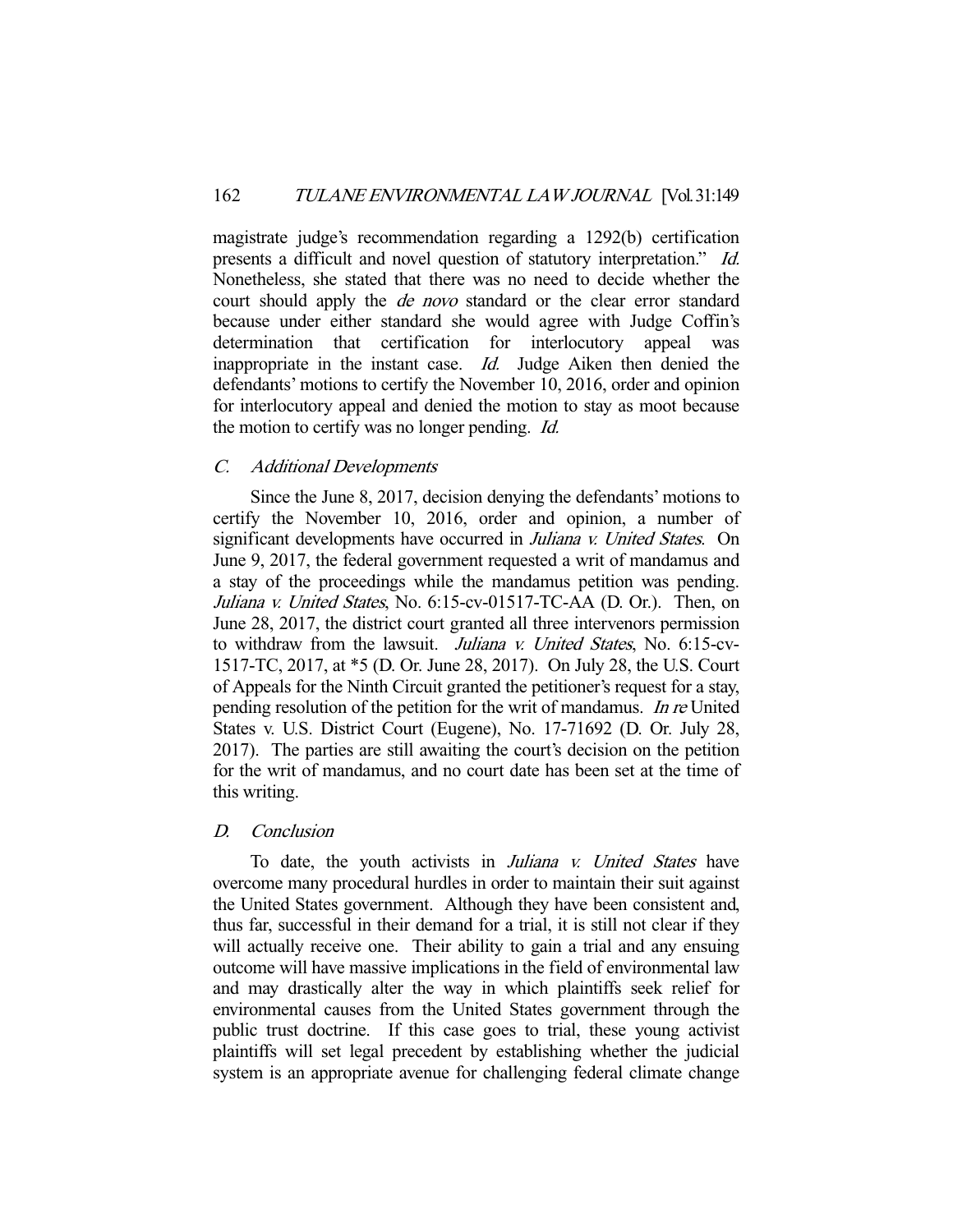policy and whether the separation of powers doctrine permits the intervention of the judiciary in federal environmental policy.

Claris Smith

# III. EXECUTIVE ORDER 13,807: ENVIRONMENTAL REGULATION AND INFRASTRUCTURE

#### Making America Great Again: President Trump on Infrastructure

## A. Background

 The status of American infrastructure was a recurring discussion topic during the United States' most recent presidential election. On the campaign trail, then-candidate Donald Trump lambasted the state of the nation's roads, bridges, and dams, while broadcasting his plan to inject billions of dollars in infrastructure spending into the economy. Russell Berman, *Donald Trump's Big-Spending Infrastructure Dream*, ATLANTIC (Aug. 9, 2016), https://www.theatlantic.com/politics/archive/2016/08/ donald-trumps-big-spending-infrastructure-dream/494993/. Donald Trump pledged to spend nearly twice what Hillary Clinton pledged to spend on infrastructure. Id. This was only one part of his promise to "Make America Great Again."

 Every four years, the American Society of Civil Engineers (ASCE) issues a report card detailing the state of the nation's infrastructure. James Cook, America's \$4tn Infrastructure Time Bomb, BBC NEWS (Mar. 28, 2017), http://www.bbc.com/news/world-us-canada-39410561. The report stated that if the United States does not move quickly to correct its countless structural deficiencies, it "risks becoming a '19th century country.'" Id. In March 2017, four months after President Trump's victory, ASCE issued a report and gave the United States a "D+." AM. SOC'Y OF CIVIL ENG'RS, 2017 INFRASTRUCTURE REPORT CARD (2017), https://www.infrastructurereportcard.org/. The report card included an amount of spending necessary to bring infrastructure to an acceptable standard—the figure in this year's report was nearly \$4.6 trillion. Id. While the ASCE's report card was not available in its 2017 form during the 2016 presidential election, the structural integrity of older projects has long weighed heavily on the American psyche. The 2007 bridge collapse in Minneapolis, Minnesota, spurred reviews of similar infrastructure nationwide and brought the issue to the forefront of the domestic policy debate. David Schaper, 10 Years After Bridge Collapse, America Is Still Crumbling, NPR (Aug. 1, 2017), http://www.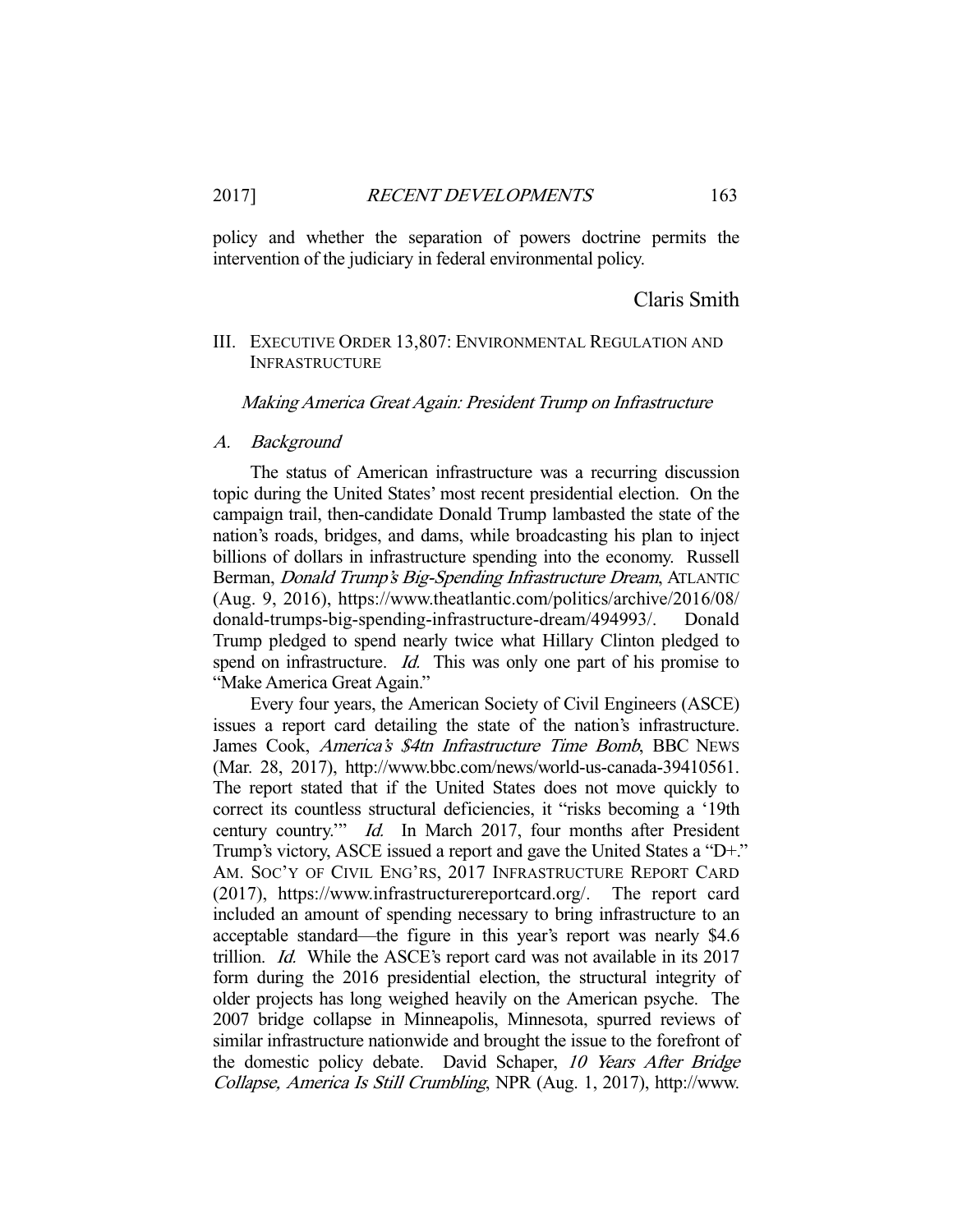npr.org/2017/08/01/540669701/10-years-after-bridge-collapse-america-isstill-crumbling. President Donald J. Trump, in Executive Order 13,807 on infrastructure, has taken action to correct the problem. Exec. Order No. 13,807, 82 Fed. Reg. 40,463 (Aug. 15, 2017).

## B. The Text of the Order

 Section 1, aptly titled "Purpose," introduces the idea behind the order: reduce government inefficiencies in order to revitalize American infrastructure that is currently in "poor condition." *Id.*  $\S$  1. The section highlights the importance of reversing structural deterioration in order to enhance economic competiveness. Id. Section 2 is entitled "Policy" and summarizes eight federal policies important to achieving the goal of the executive order. *Id.*  $\S 2$ . One of these federal policies is to "develop" infrastructure in an environmentally sensitive manner." Id.  $\S$  2(c). Another federal policy, which imposes an administrative deadline, calls for federal agencies to "make timely decisions with the goal of completing all Federal environmental reviews and authorization decisions for major infrastructure projects within 2 years." Id. § 2(h).

 Section 3 lists definitions of words and phrases used in §§ 4 and 5 of the executive order; relevant to this summary are the definitions of "CAP Goals" in § 3(b), "Infrastructure project" in § 3(d), and "Major infrastructure project" in § 3(e). *Id.* § 3. The order defines "CAP Goals" as cross-agency priority goals, meaning those "Federal Government Priority Goals" set forth in the Government Performance and Results Act Modernization Act of 2010. *Id.* § 3(b). The order defines "Infrastructure Project" as "a project to develop the public and private physical assets that are designed to provide or support services to the general public in [several] sectors," which include surface transportation, aviation, ports, and energy production, among others. *Id.*  $\S 3(d)$ . The order finally defines "Major infrastructure project" as a

project for which multiple authorizations by Federal agencies will be required to proceed with construction, the lead Federal agency has determined that it will prepare an environmental impact statement (EIS) under the National Environmental Policy Act (NEPA), 42 U.S.C. [§] 4321 et seq., and the project sponsor has identified the reasonable availability of funds sufficient to complete the project.

Id. § 3(e). The sections communicating the substance of the executive order are  $\S$ § 4 and 5. *Id.* §§ 4-5.

 Section 4, labeled "Agency Performance Accountability," establishes goals for agency cooperation and calls on the Director of the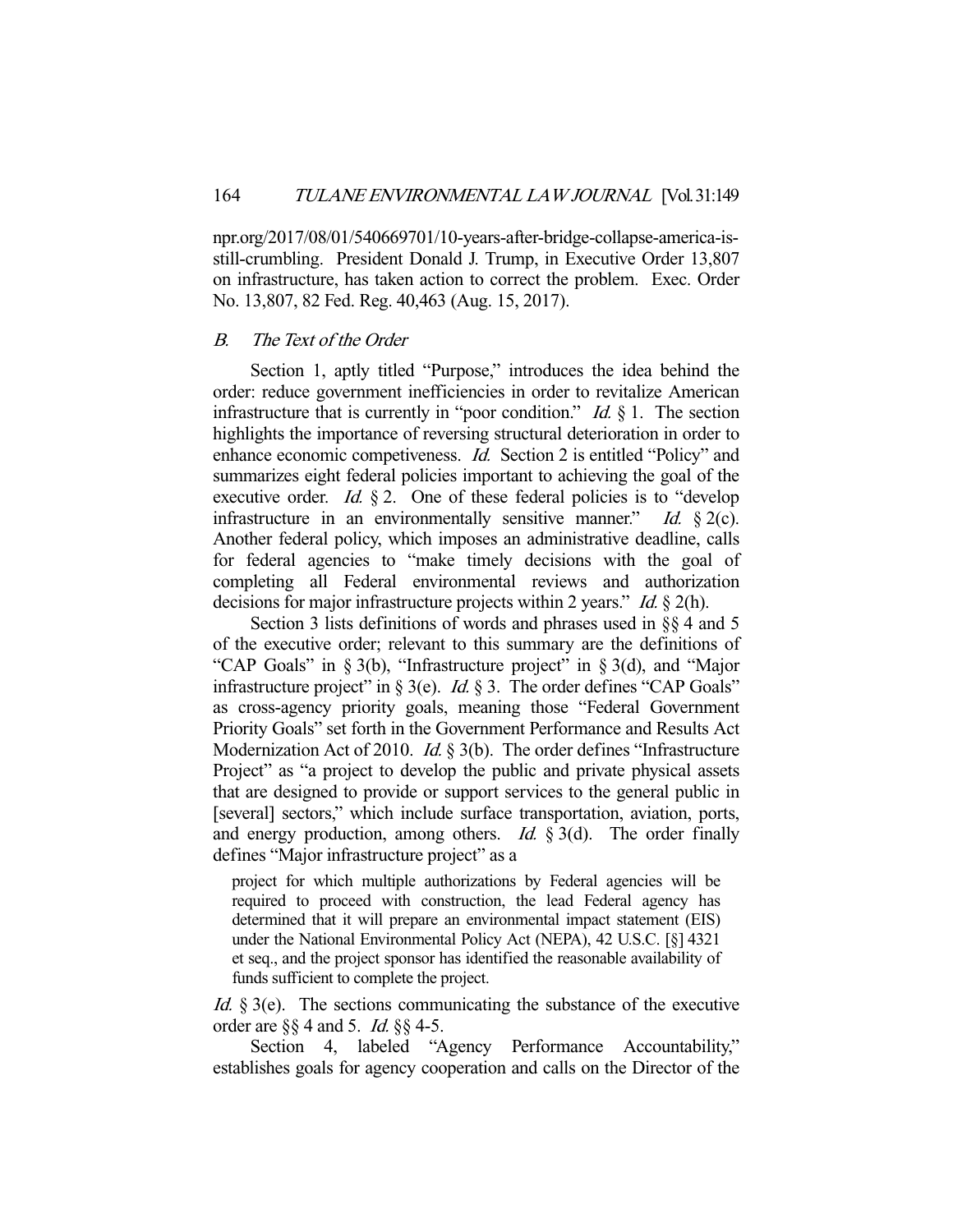Office of Management and Budget (OMB), together with the Federal Permitting Improvement Steering Council, to set a CAP Goal on Infrastructure Permitting Modernization within 180 days of the order. Id.  $§$  4(a)(i). The section repeats the theme of streamlined and predictable review processes, reducing the time of federal environmental reviews for new projects "to not more than an average of approximately 2 years, measured from the date of publication of a notice of intent to prepare an environmental impact statement." *Id.* § 4(a)(i)(B). Within 180 days of the establishment of the aforementioned CAP Goal, or longer if the Director of the OMB deems necessary, the OMB must issue guidance on "a performance accountability system" in furtherance of the CAP Goal. Id.  $\&$  4(b). Such a system must include, *inter alia*, whether there is a permitting timetable, whether agencies are meeting the timetable, the time required for review of the project, and the costs associated with review. Id. § 4(b)(i). Agencies are scored on how well they achieve the CAP Goal. *Id.*  $\S$  4(b)(ii). If the agencies cannot meet the goal, the agencies must submit an estimate of the delay to OMB, and "OMB will consider each agency's performance during budget formulation." Id. § 4(b)(ii)(C)−(D).

Last, § 5, titled "Process Enhancements," reiterates the point of a unified environmental review and authorization process. *Id.*  $\S$  5. To accomplish this goal, the order directs agencies to develop and follow a timetable for permits, "follow an effective process that automatically elevates instances where a permitting timetable milestone is missed or extended . . . to appropriate senior agency officials," and use One Federal Decision (OFD). *Id.* § 5(a)(i)-(iii). The OFD requirement makes one federal agency responsible for navigating major infrastructure projects through the environmental review and authorization process. *Id.*  $\frac{1}{2}$  5(b). Only the lead agency need complete a Record of Decision (ROD), unless the lead federal agency believes one would not further the goal of completing this lengthy process. Id.  $\S$  5(b)(ii). If the final EIS is adequately detailed, then authorization decisions for major infrastructure projects will be issued within ninety days of the ROD. *Id.*  $\S$  5(b)(iii). This time limit is subject to the lead agency's discretion in extending the time period if necessary. *Id.* Further, within thirty days of the order, the Council of Environmental Quality is tasked with creating a list of actions necessary to enhance and modernize the review process. *Id.* § 5(b)(iv).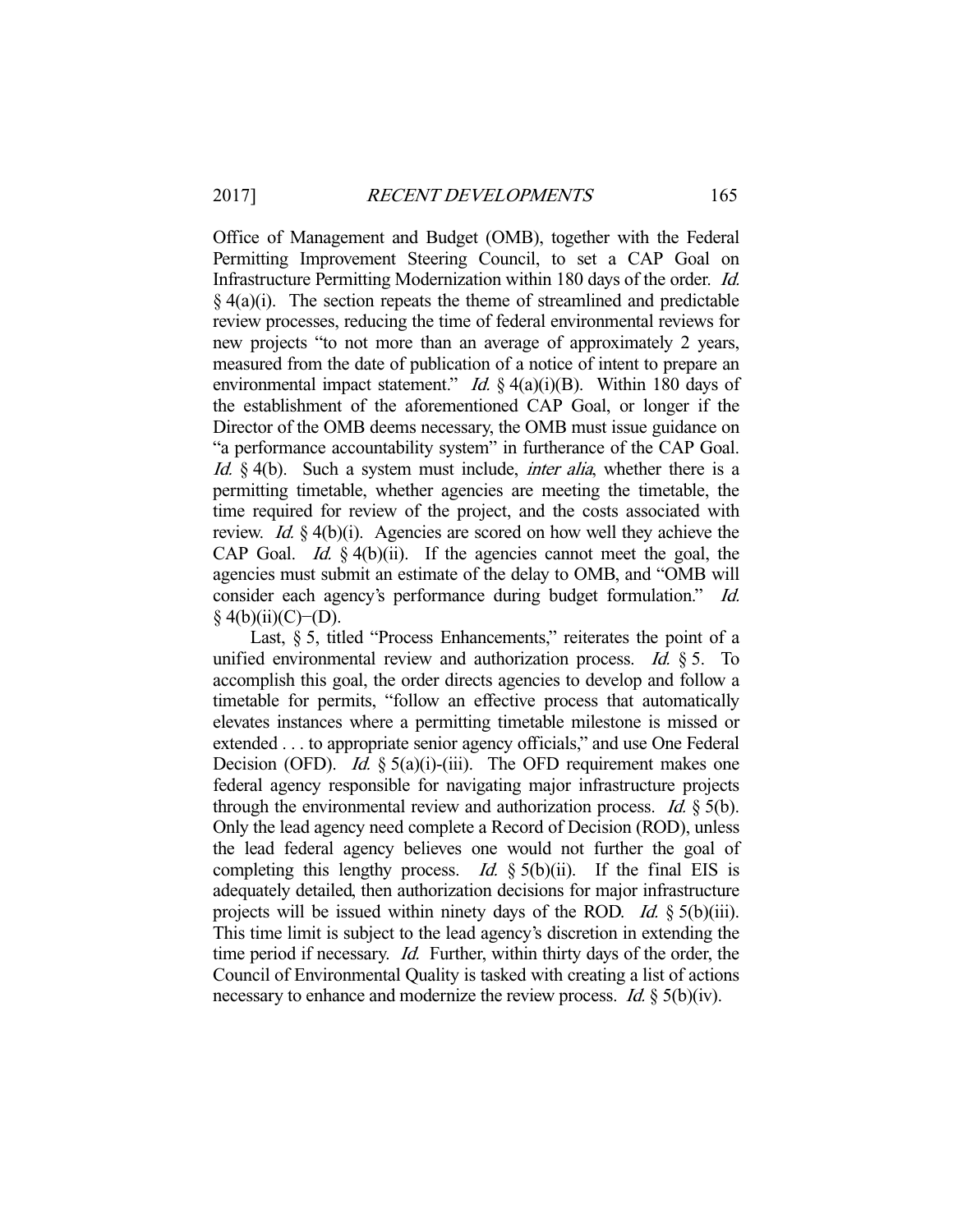# C. Analysis

 Since the election and through the beginning months of his presidency, President Trump's perceived position on environmental protection policies has alarmed commentators. It seems, however, that the president has decided to strike a balance between efficiency and environmentalism with this executive order. President Trump has long discussed the importance of infrastructure investment; this order provides a window into possible common ground on the subject.

 Perhaps controversially, this order revokes President Obama's Executive Order 13,690 (Establishing a Federal Flood Risk Management Standard and a Process for Further Soliciting and Considering Stakeholder Input). *Id.*  $\S 6$ . That order gave agencies discretion in setting flood elevation and hazard areas for construction projects, allowing use of best-available climate science to build projects above the 100-year flood elevation or to build to the 500-year flood elevation. See generally Exec. Order No. 13,690, 80 Fed. Reg. 6,425 (Jan. 30, 2015). While this may cause concern that the White House currently does not give credence to climate science, the executive order makes clear that maintaining a healthy environment and environmental sensitivity during development projects is a governmental priority. Further, NEPA is still valid law. The lead federal agency on a major infrastructure project must still compete an EIS, as required by NEPA. The President is simply requiring agencies to apply NEPA in an increasingly efficient way in order to accelerate the environmental review process. An efficient and more simplified environmental review scheme, the President hopes, might encourage more project development, increased predictability, and greater agency accountability, while remaining true to American environmental values. This is just the beginning of the plan to "Make America Great Again."

Christopher M. Halbohn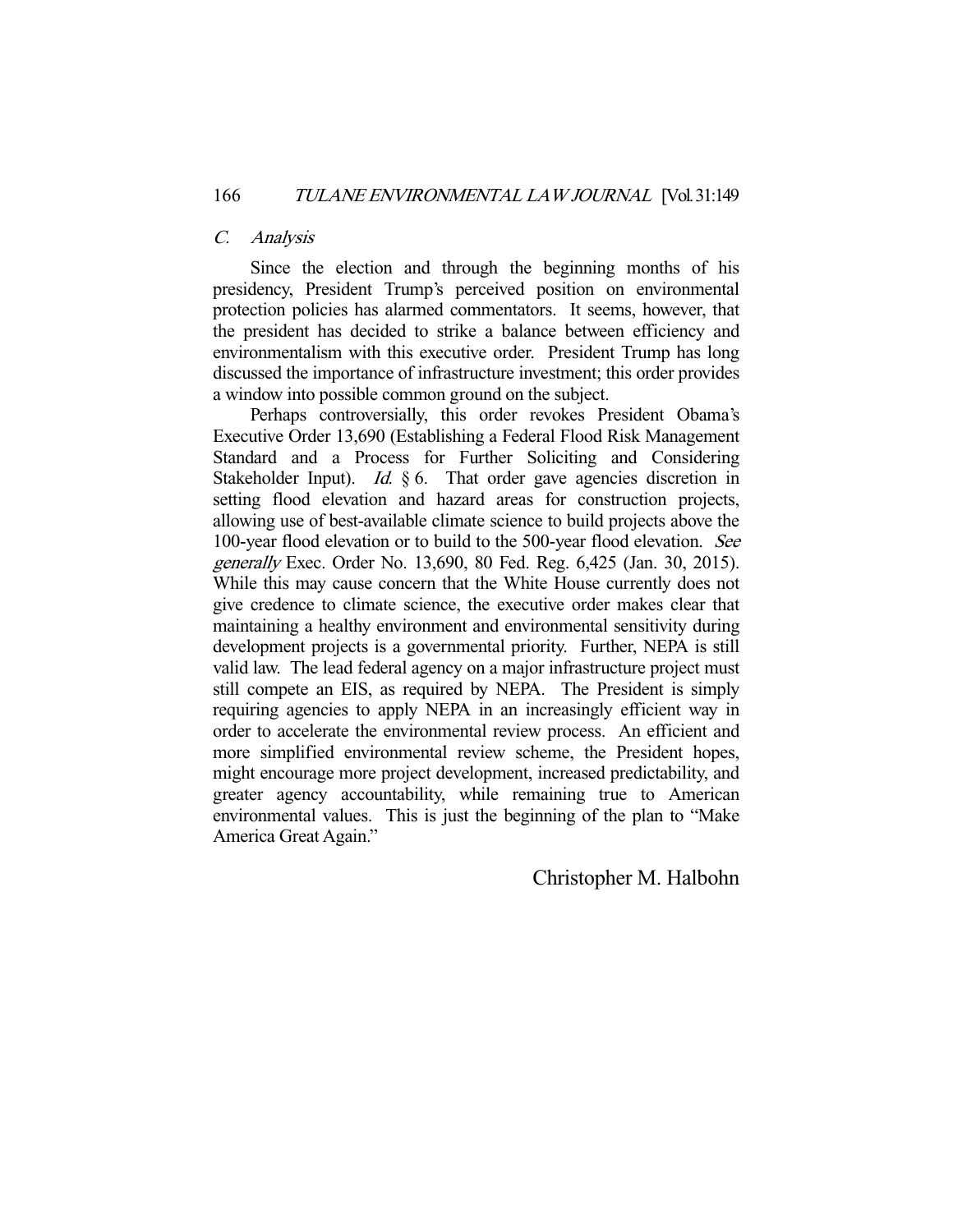# IV. THE FIRST AMENDMENT AND STATE FUNDED ENVIRONMENTAL PROGRAMS

## Trinity Lutheran Church of Columbia, Inc. v. Comer: Recycling and the Separation of Church and State

#### A. Background

 First Amendment inquiries that involve the separation of church and state are especially interesting when they implicate state-funded environmental programs. The Supreme Court of the United States ended its previous term with a key decision that touches on both the First Amendment and the environment. Trinity Lutheran Church of Columbia, Inc. v. Comer, 137 S. Ct. 2012 (2017). Established in 1980, the Trinity Lutheran Church Child Learning Center (Center) is a preschool and daycare center open to students of any religion. *Id.* at 2017. The Center—operated by Trinity Lutheran Church—serves working families in Boone County, Missouri, and the surrounding area. Id. At the heart of Trinity Lutheran Church is a playground: the Center has a play area, the surface of which is made from course, sharp, pea gravel. *Id.* The surface can injure children if they fall. *Id.* In 2012, concerned about this potential hazard, the Center decided to apply for Missouri Department of Natural Resources' (Department) Scrap Tire Program (STP), a program designed to reduce the number of old tires in landfills. *Id.* The STP offers reimbursement grants to qualifying nonprofit organizations that purchase playground surfaces created from the recycled tires. Id. The program itself is funded by a statewide tax on the purchase of new tires. Id.

 Because of limited resources, the STP is a competitive program; the Department is only able to provide grants to some of the organizations that apply. Id. To decide which organizations should receive the funding, the Department considers a variety of criteria ranging from the poverty level of the population in the geographic area to the applicant's plan to promote recycling. Id. In its application, the Center highlighted how it would benefit from a grant. *Id.* at 2018. Specifically, a grant would allow the Center to increase playground access for all children, including disabled children, to provide a safe playground surface, and to improve Missouri's environment by putting the tires to a positive use. Id. Out of the forty-four applicants in 2012, the Center ranked fifth overall. Id. The Department ultimately granted funding to fourteen of the forty-four applicant-organizations. Id. However, despite its high ranking, the Center was not selected. *Id.* The Center was deemed categorically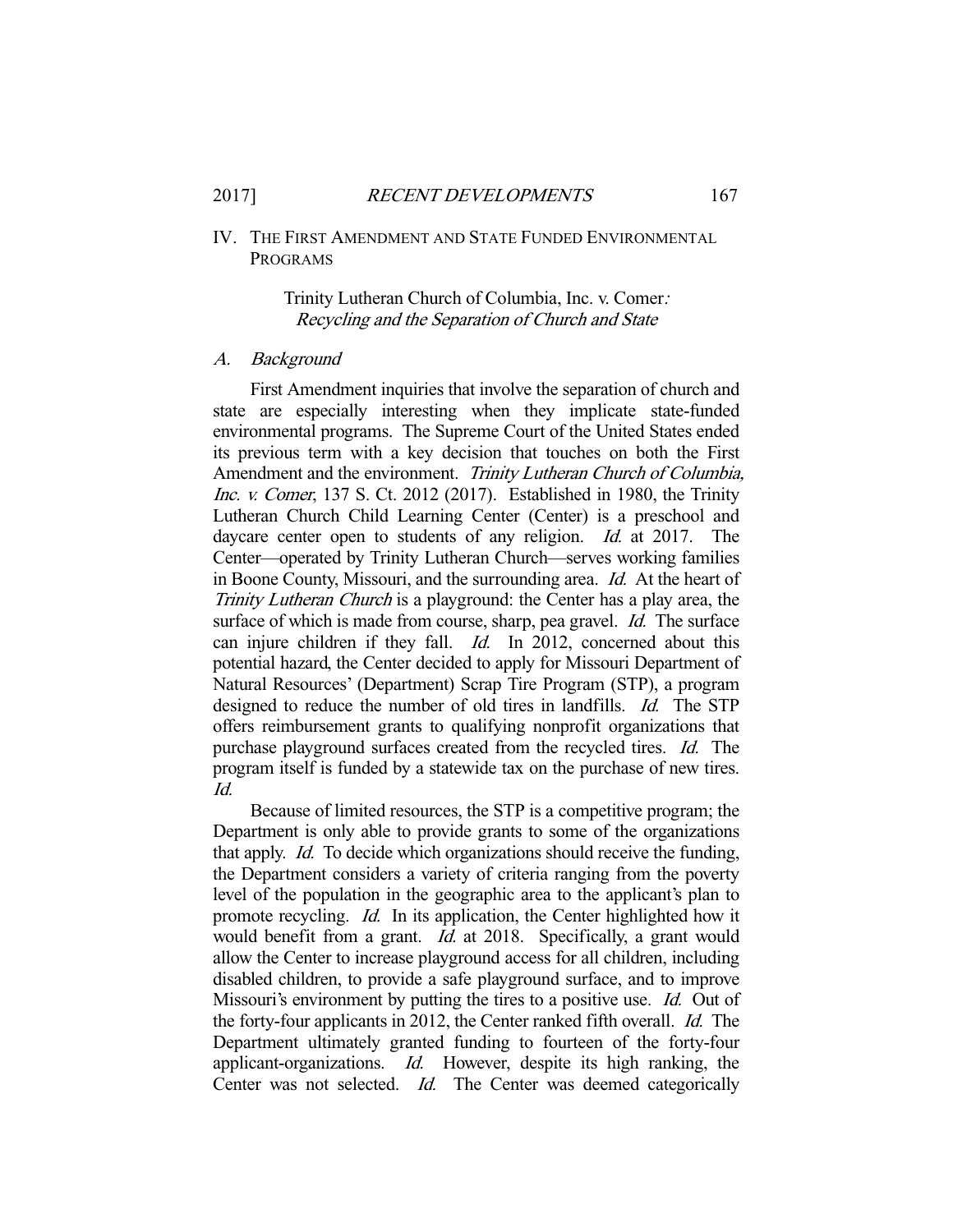ineligible to participate in the STP, because, according to the Department, the Department was unable to directly provide financial assistance to a church. Id.

 Trinity Lutheran sued the Director of the Department, alleging that the Department's policy of refusing to give grants to religiously affiliated applicants violated the Free Exercise Clause of the First Amendment. Id. Granting the Director's motion to dismiss, the district court found that while the Free Exercise Clause prohibits the government from impeding on the practice or exercise of religion, it generally does not require the conferral of an affirmative benefit on account of religion. Id. The district court analogized the case to *Locke v. Davey. Id.* (citing *Locke v.* Davey, 504 U.S. 712 (2004)). In *Locke*, the Supreme Court upheld the State of Washington's decision to not fund degrees in devotional theology as part of a scholarship program. Locke, 540 U.S. at 725. Agreeing that the circumstances were similar to Locke, the United States Court of Appeals for the Eighth Circuit affirmed. Trinity Lutheran Church, 137 S. Ct. at 2018. The Eighth Circuit noted that while the Department could have granted Trinity Lutheran the funding without violating the U.S. Constitution, it was permitted to rely on the religious status of the organization in denying the application—given the antiestablishment principle in Missouri's own Constitution. Id. at 2018-19. The United States Supreme Court granted certiorari sub nom and ultimately reversed. Id. at 2019.

# B. Court's Decision The First Amendment states, *inter alia*, that

"Congress shall make no law respecting an establishment of religion, or prohibiting the free exercise thereof." U.S. CONST. amend. I. In analyzing whether Missouri's categorical denial of providing funding to Trinity Lutheran for the playground violated the Free Exercise Clause, the Supreme Court first noted that denying a generally available benefit solely on account of religious affiliation requires a compelling state interest—setting the stage for a potential strict scrutiny analysis. Trinity Lutheran Church, 137 S. Ct. at 2019. In essence, as a threshold matter, the Court needed to decide whether the Department's policy expressly discriminated against the church solely because of its religious character. See id. Setting up its analysis, the Court began by giving examples of what constitutes permissible and impermissible state action. See id. at 2019-21. The Court made sure to highlight the difference between facially neutral laws applicable without regard to religion (which tend to be permissible) and laws which single out the religious for disfavored treatment (which are subject to the highest scrutiny). Id. at 2020. For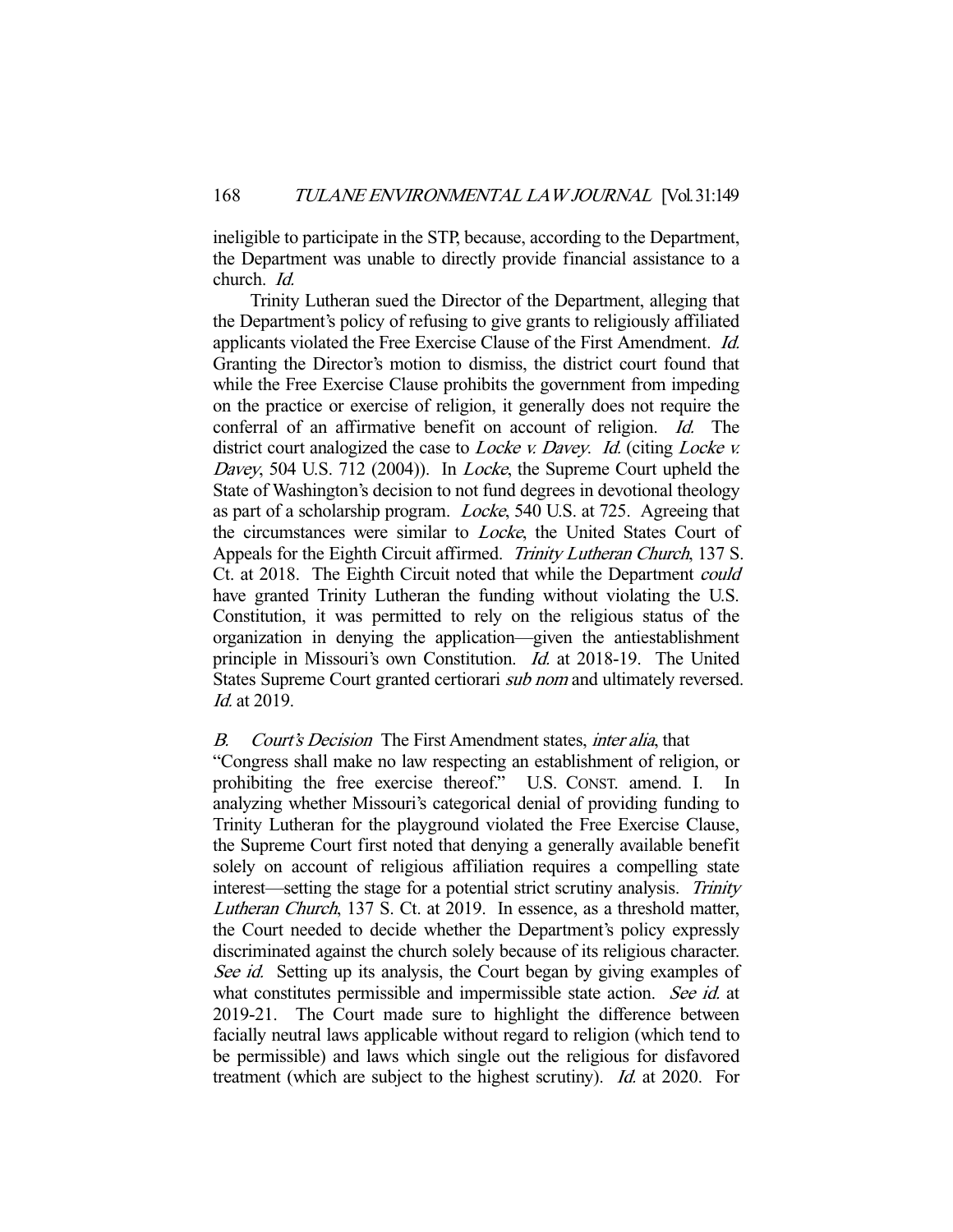example, in Lyng v. Northwest Indian Cemetery Protective Ass'n, 485 U.S. 439 (1988), Native American Tribes argued the federal government's plan to build infrastructure and harvest timber on certain sacred sites would interfere with individuals' abilities to pursue their religious beliefs, and thus was contrary to the Free Exercise Clause. Id. In Lyng, the Supreme Court acknowledged that the project would significantly interfere with individuals' abilities to pursue spiritual fulfillment. Id. at 449. However, the Court found no free exercise problem because no one was being directly coerced by the government to violate personal beliefs. See id. In coming to its decision, the Court emphasized an equal protection concept: the government did not penalize religious activity by denying anyone a benefit, right, or privilege enjoyed by other citizens. *Id.* at 440. Essentially, while government programs may incidentally interfere with religious activity, the government may not categorically deny benefits or opportunities solely on the basis of religious status. See id.

The Trinity Lutheran Church bench found that in light of the Court's prior decisions, it was clear the Department's policy expressly discriminated against the church because of its religious nature. Trinity Lutheran Church of Columbia, Inc. v. Comer, 137 S. Ct. 2012, 2021 (2017). Because the church was ineligible for the STP program due to its religious nature, it was forced into an impossible choice: participate in a program for which it was otherwise qualified and forgo its identity as a church, or remain a church. Id. at 2021-22. The Court explained that Missouri's conditioning of a benefit in this way abrogated freedom. *Id.* at 2022. While the church was certainly "free" to stop operating as a church in the traditional sense of the word, conditioning otherwise available benefits upon the recipient's willingness to surrender its religious activity was precisely what the Free Exercise Clause was intended to protect against. *Id.* (quoting *McDaniel v. Paty*, 435 U.S. 618, 626 (1978)).

 To support its conclusion that it could not award the STP grant to a religious institution, the Department made two primary, related arguments. It first argued that declining to give funds to the church did not prohibit the church from exercising its religious rights. *Id.* However, in rejecting this contention, the Court emphasized that the Free Exercise Clause extends beyond outright prohibitions on the free exercise of religion and "protects against 'indirect coercion and penalties'" as well. Id. (quoting Lyng v. Northwest Indian Cemetery Protective Ass'n, 485 U.S. 439, 450 (1988)). The fact that Trinity Lutheran was not claiming any entitlement to a subsidy was key to the Court's analysis. Id. Rather,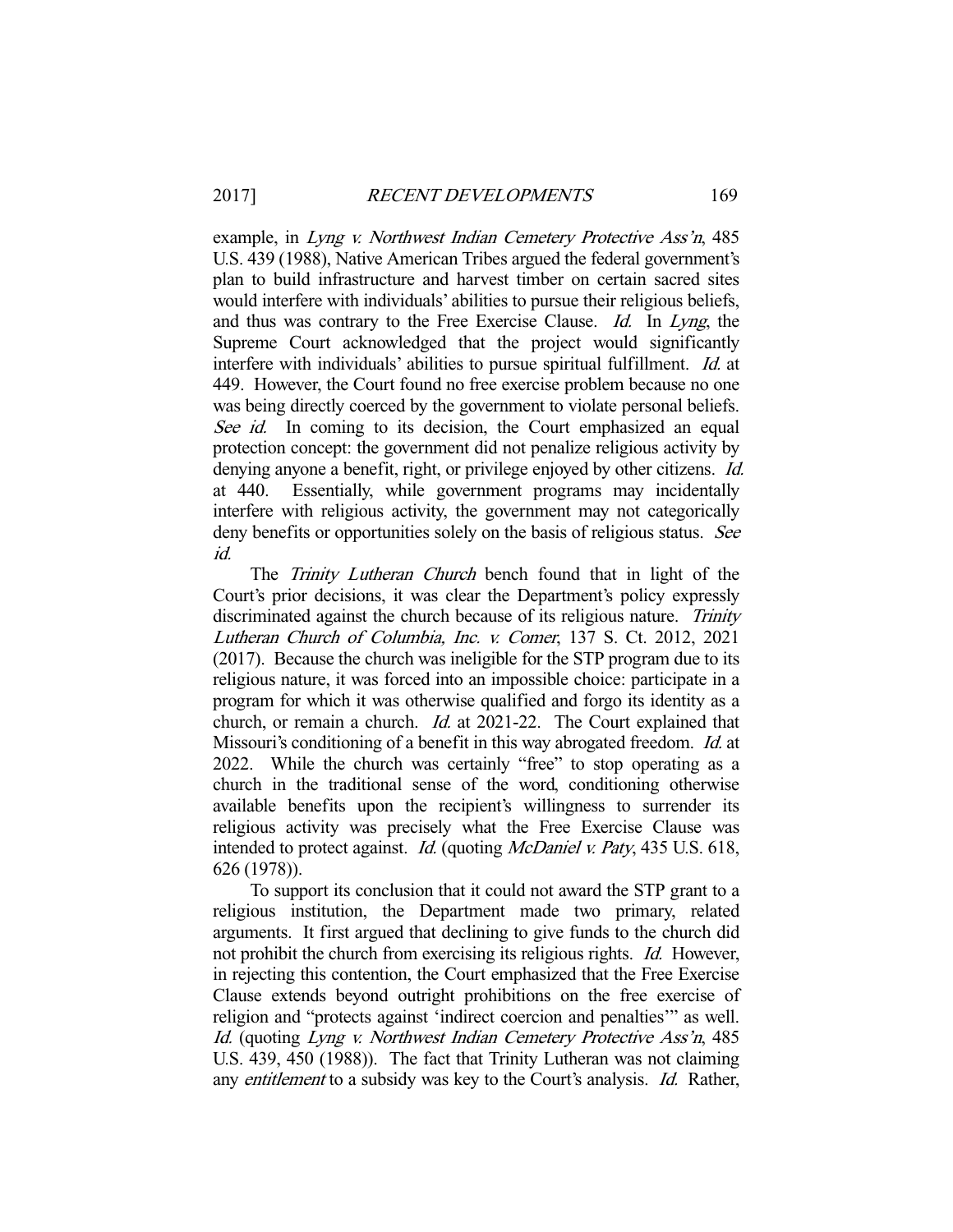the church asserted its right to be able to *participate* in the program. *Id.* Essentially, the problem with the Department's approach was not that it denied the grant, but that it refused to allow the church to compete with secular organizations for the grant, solely because it was a church. *Id.* 

 The Department next argued that the free exercise issue was controlled by *Locke. Id.* at 2022-23. However, the Court found *Locke* clearly distinguishable. Id. at 2023. In Locke, the plaintiff was denied a government-funded scholarship not because of who he was but because of what he proposed to do—use the state funds to prepare for the ministry. *Id.* Here, Trinity Lutheran was denied a grant simply because of what it was—a church. Id. What the funds would go toward—a playground—had nothing to do with religion itself. See id.

 Applying strict scrutiny, the Court found the Department's only stated interest—that Missouri had a policy preference of steering clear from religious concerns—uncompelling. Id. at 2024. The state's goal of achieving a further separation of church and state than what the U.S. Constitution mandates was restricted by the Free Exercise Clause. See id. (quoting Widmar v. Vincent, 454 U.S. 263, 276 (1981)). However, in ultimately holding the Department's policy of categorically denying funding to religious institutions violated the Free Exercise Clause, the Court emphasized Missouri had gone too far because it had pursued the policy to the point of denying a qualified religious entity a public benefit solely because of its religious character. *Id.* While the consequence of Missouri's policy likely would have been, at worst, "a few extra scraped knees," it could not withstand Constitutional scrutiny. *Id.* at 2024-25. Justice Thomas, Justice Gorsuch, and Justice Breyer filed concurring opinions. Id. at 2025 (Thomas, C., concurring); id. at 2025 (Gorsuch, N., concurring); id. at 2026 (Breyer, S., concurring). Justice Sotomayor wrote a passionate dissent. *Id.* at 2027 (Sotomayor, S., dissenting).

#### C. Analysis

Trinity Lutheran Church is notable for several reasons. Most importantly, while the facts of the case are somewhat unremarkable, the holding further obscures the division between church and state. As Justice Sotomayor promulgated in her dissenting opinion, the Court profoundly changed the relationship between church and state "by holding, for the first time, that the Constitution requires the government to provide public funds directly to a church." Id. (Sotomayor, S., dissenting). Justice Sotomayor emphasized that although the funding involved only the STP, this was ultimately a case about whether Missouri could decline to fund improvements to the facilities the church uses to